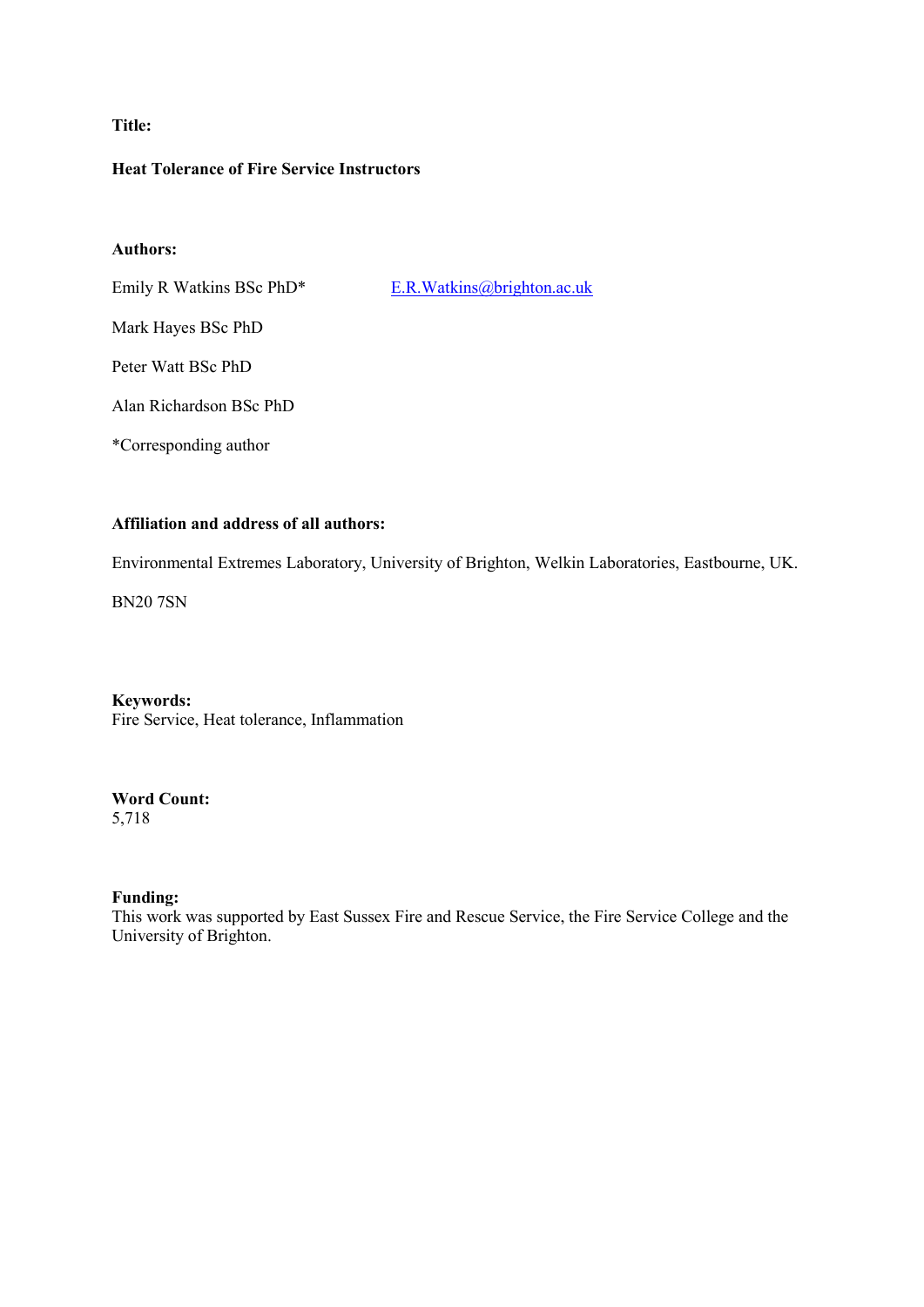### **ABSTRACT**

OBJECTIVES: Fire Service Instructors (FSI) experience repeated fire exposures a median of  $13 \pm 8$ times a month; consequently they may develop an acclimatised state. However, the chronic immunological implications of heat acclimation are yet to be understood. This study aimed to establish whether FSI exhibit an increased heat tolerance and altered immunological response to heat exposures, compared to non-exposed individuals. The study also aimed to identify if heat tolerance is related to symptoms of ill health.

METHODS: Twenty-two participants were recruited: 11 FSI (age:  $41 \pm 7$  yrs, body mass: 77.4  $\pm$  12.2 kg, height: 174.1  $\pm$  8.2 cm) and 11 non-exposed controls (CON) (age: 41  $\pm$  7 yrs, body mass: 75.9  $\pm$ 12.2 kg, height:  $177.0 \pm 8.1$  cm). Participants completed a 40 min heat occupational tolerance test (HOTT) exercising at 6 W.kg<sup>-1</sup> (50.0  $\pm$  1.0°C, 12.3  $\pm$  3.3% relative humidity) on two occasions, separated by 2 months. Physiological and perceptual measures were collected throughout and venous blood samples were collected prior to and post exposure.

RESULTS: FSI displayed significantly reduced peak rectal temperature  $(T_{\text{re}})$  (-0.42°C), change in T<sub>re</sub>  $(-0.33^{\circ}C)$ , and thermal sensation  $(-1.0)$  and increased sweat rate  $(+ 0.25 L/hr^{-1})$  at the end of the HOTT compared to CON ( $p < 0.05$ ). FSI exhibited similar responses to the HOTT as CON for all haematological variables. However, resting interleukin-6, interleukin-1β, and immunoglobulin G were significantly greater in FSI than CON. There was no difference in responses following the 2 month working period. FSI peak  $T_{\text{re}}$  was negatively correlated with symptoms of ill health ( $r_{pb}$  = -0.473, *p* = 0.026) and the number of fire exposures in the previous 2 weeks  $(r_s = -0.589, p = 0.004)$ .

CONCLUSION: Despite increased heat tolerance compared to non-exposed individuals, FSI may develop a maladaptation to repeated fire exposures, with elevated resting cytokine levels and an increased prevalence of ill health symptoms.

## **Abbreviations:**

| BF          | Body fat                         |
|-------------|----------------------------------|
| <b>BSA</b>  | Body surface area                |
| <b>CON</b>  | Control                          |
| $\bf{CV}$   | Coefficient of variation         |
| FSI         | Fire Service Instructor          |
| <b>HOTT</b> | Heat occupational tolerance test |
| SR          | Sweat rate                       |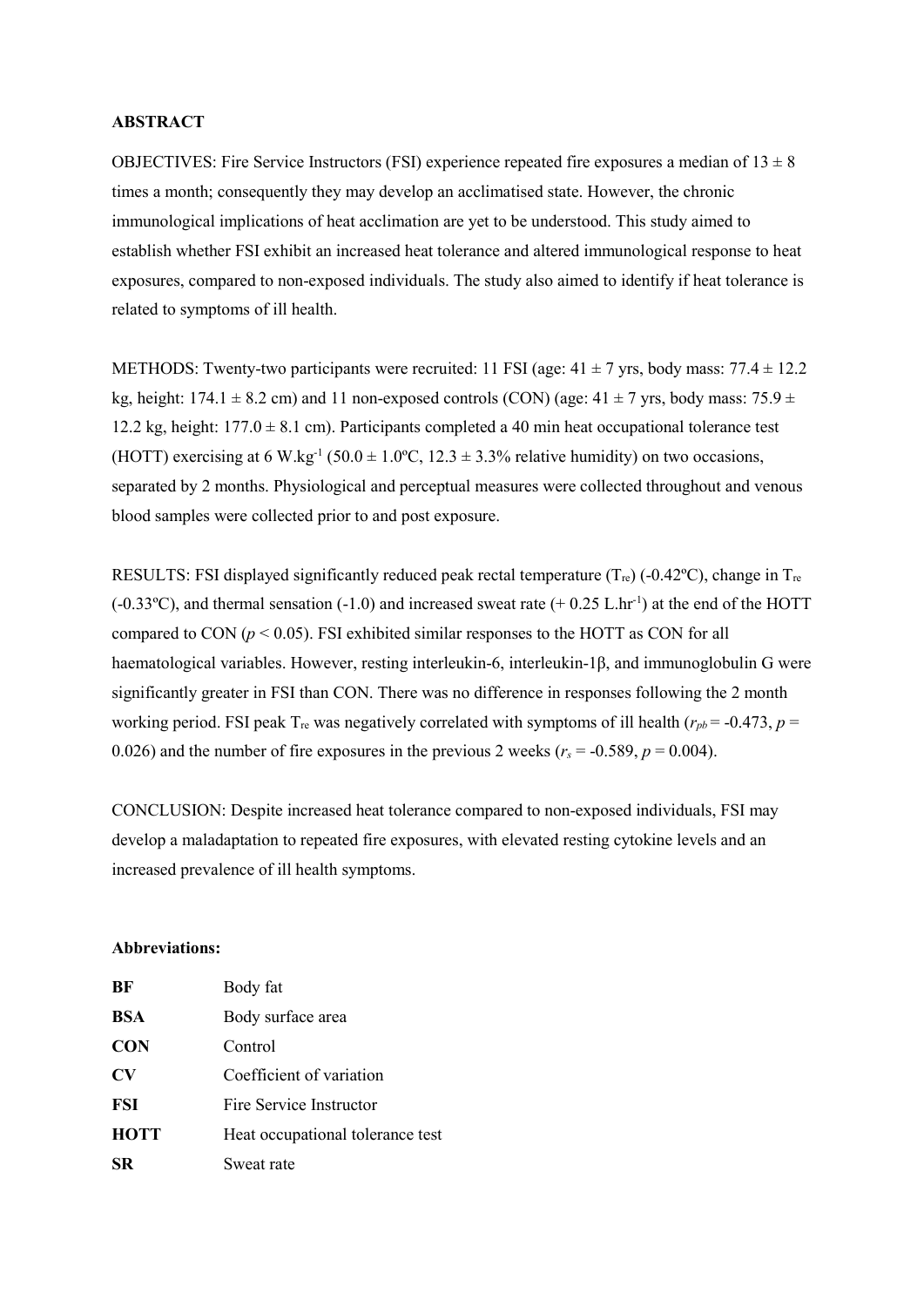## **1. INTRODUCTION**

Fire Service Instructors (FSI) are specially trained Fire Service personnel who deliver training courses to newly recruited and operational firefighters, to teach them key skills regarding fire behaviour, fire attack and use of breathing apparatus. Each training course typically involves multiple fire exposures in which FSI are responsible for both the learning and safety of their trainees. The tasks conducted by FSI can include leading or following a team inside a compartment/building through a training exercise or controlling the conditions of the exercise itself, which can involve being close to the fire to move ventilation doors and fuel sources. In the United Kingdom (UK) individuals can work permanently as a FSI, be seconded to a training centre for a specified number of years, or in some cases work as a part time FSI alongside their firefighting duties. Due to their occupation FSI experience fire exposures  $\sim$ 13 times a month in comparison to  $\sim$ 1 fire visited by firefighters (Watkins et al. 2018c). A combination of the environmental conditions, the heavy encapsulating protective clothing worn and the physical activity conducted during exposures, results in an uncompensable heat strain environment (Cheung et al. 2000). In these situations individuals experience elevation in core temperature  $(T_c)$  as their ability to dissipate heat is impaired (Cheung et al. 2000). Consequently, FSI frequently experience levels of high physiological strain and may also be at an increased risk of heat related illnesses (Eglin 2007; Petruzzello et al. 2009). An individual's ability to defend their  $T_c$ during physical activity in hot environments is referred to as their heat tolerance, with those who are more tolerant being at a reduced risk of heat illness (Kazman et al. 2013; Lisman et al. 2014). Previous research on firefighters indicates that there is no difference in their heat tolerance compared to the general population (Wright et al. 2013). However, modern fire services respond to a large variety of emergency calls with only a small proportion being fire incidents, in England 31% of all incidents attended in 2017/2018 were fires with 8% of all incidents being dwelling or building fires (Home Office, 2019). Consequently, a firefighter's role may not have a sufficient number of fire exposures to alter heat tolerance. In comparison, due to the elevated exposure levels experienced by FSI (Watkins et al. 2018c), the authors postulate that FSI may have an altered tolerance level.

Repeated heat exposures with sufficient thermal impulses can cause physiological adaptations that act to improve an individual's ability to cope and perform work or exercise in a hot environment (Garrett et al. 2011; Périard et al. 2015). The process to acquire these adaptations is referred to as heat acclimation when conducted in a controlled/laboratory setting, or heat acclimatisation when occurring through interaction with the environment (Sawka et al. 2011). Important markers of such adaptations during exercise are: reduced heart rate (HR)  $(-16 \text{ b.min}^{-1})$  and T<sub>c</sub>  $(-0.2 - 0.34^{\circ}\text{C})$ , an increased sweat rate (SR)  $(+0.2 - 0.36 \text{ L/hr}^{-1})$  and improvement in performance (Sawka et al. 2011; Tyler et al. 2016). Acclimation protocols vary from 4 - 24 days and sessions may include exercising at a set work rate, a self-selected intensity, or a controlled hyperthermic level of 38.5°C (Armstrong et al. 2004; Gibson et al. 2015; Tyler et al. 2016). Acclimation frequency can vary from one exposure per day, to twice daily, or intermittent exposure, although intervals between exposure of one week are too long to induce adaptations (Gill & Sleivert 2001; Willmott et al. 2016). To optimise adaptations 8 - 14 days of regular controlled hyperthermic heat exposures are recommended. Within 4 - 7 days of exposure up to 75% of adaptive changes can be measured (Pandolf 1998). Live fire exposures have been noted to increase core temp to 38.0 - 40.1°C (Smith et al. 1996; Eglin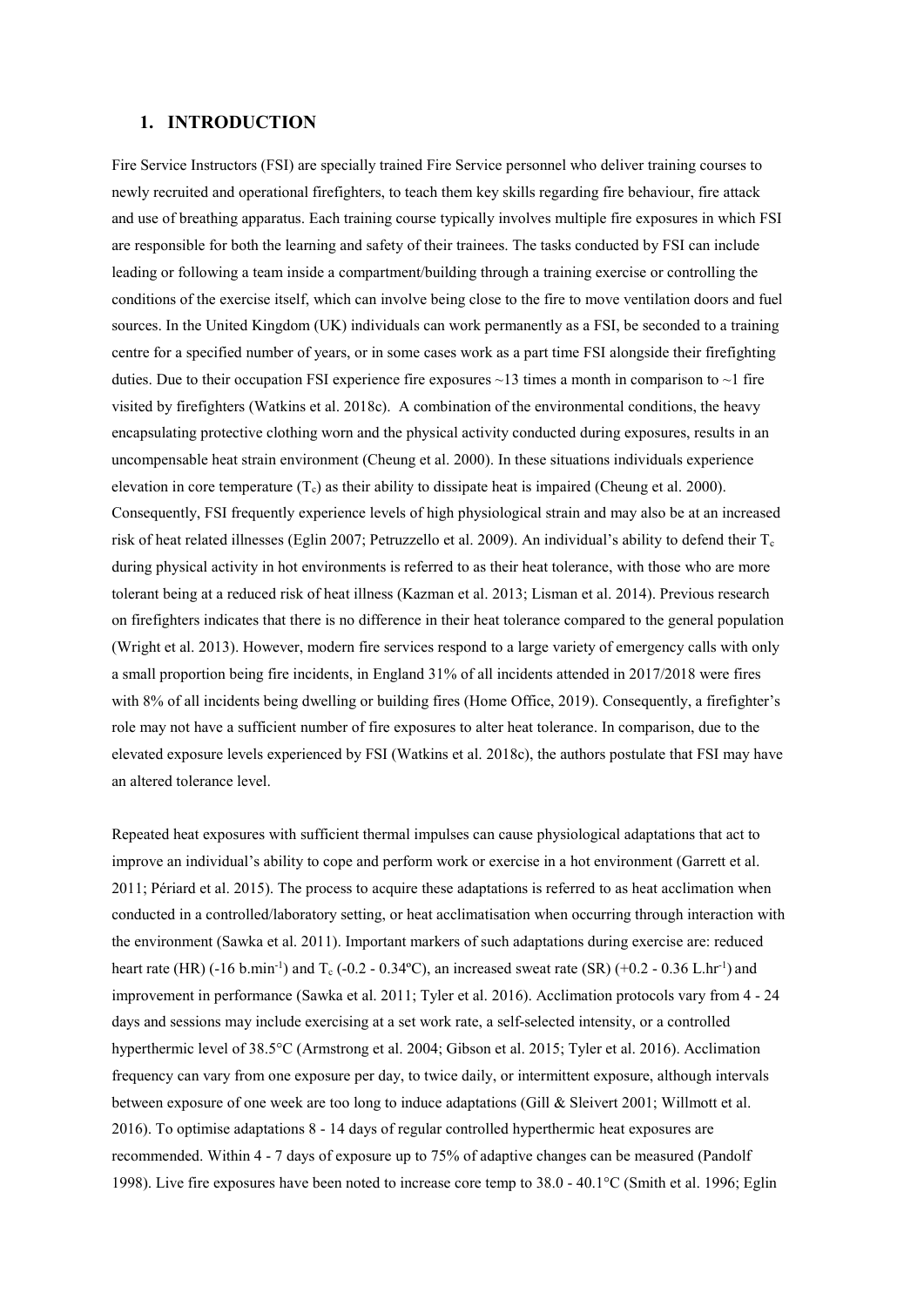& Tipton 2005), indicating individuals could experience close to or above the 38.5°C recommended for controlled hyperthermic acclimation.

Acclimation status typically decays in 2 - 4 weeks, although physical activity can help maintain adaptations for longer (Garrett et al. 2009; Périard et al. 2015). A recent review states that following heat acclimation lasting  $\geq$  5 days every day without heat exposure results in ~2.5% reduction in T<sub>c</sub> and HR adaptations (Daanen et al. 2018). It has been suggested that to sustain an acclimated state, one day of heat exposure is needed for every 5 days spent without it (Pandolf 1998; Taylor 2000). Therefore whilst firefighters may not be able to maintain an acclimatised status based on their occupational exposures, maintenance may be feasible for FSI due to their greater number of fire exposures. There has not been any assessment of FSI heat tolerance to date, however heat acclimatisation has previously been noted in seasonal wildland firefighters, with 4 months of occupational heat exposure (61% of the time working at a fire) reducing  $T_c$ and physiological strain and improving rating of perceived exertion (Lui et al. 2014).

The immunological consequences of heat acclimation also need to be further understood, as increases in numerous parameters of inflammation, such as interleukin-6 (IL-6), white blood cell counts (WBC) and neutrophils (NEUT), are noted following acute fire exposures (Smith et al. 2005; Walker et al. 2015; Watkins et al. 2018b). Recent research indicates that heat acclimation has no impact on immune function, with no change in WBC, IL-6 or C-reactive protein (CRP) following  $4 - 11$  sessions of acclimation (Guy et al. 2016a; Willmott et al. 2016a; Costello et al. 2018). However, it has been suggested that improvements in heat tolerance may reduce inflammatory cytokine production during thermal stress (Kuennen et al. 2011). Currently, it is unknown what impact long term acclimation may have on an individual's immune function; no heat acclimation study longer than 11 exposure days has measured immunological markers. Repeated heat exposure, with minimal recovery, have been postulated to compromise individuals' immune systems and therefore be related to the occurrence of illnesses (Walsh et al. 2011). Supporting evidence for this concept is sparse currently (Walsh and Oliver 2016). Consequently, it is also of interest to investigate whether heat acclimatisation, gained through FSI occupational exposures, could be related to symptoms of ill health that have previously been noted in this population (Watkins et al. 2018c).

Markers of inflammation, such as IL-6, CRP and interleukin-1beta (IL-1β), are also predictors of cardiovascular events (Ridker et al. 2000; Ridker 2003; Ridker 2016). The main cause of death amongst firefighters is a cardiovascular event, accounting for 38-42% of fatalities in the USA over the past 10 years (Fahy et al. 2017). However, this data should be interpreted with caution when considering the UK Fire and Rescue Service, given the differences between countries in cardiovascular risk factors, such as the increased prevalence of obesity noted in USA firefighters compared to those in the UK (Munir et al. 2012). Despite this, firefighters have been reported to be 12 – 136 times more likely to experience a cardiovascular event following a fire than during nonemergency duties (Kales et al. 2007). Elevated cardiac troponin T (cTnT), a marker of myocardial ischemia, and increased platelet activity, mean platelet volume and platelet thrombus formation have all been noted after fire exposures (Hunter et al. 2017; Watkins et al. 2018b). However the persistent impact repeated fire exposure has on myocardial damage and predictors of cardiovascular events has yet to be investigated.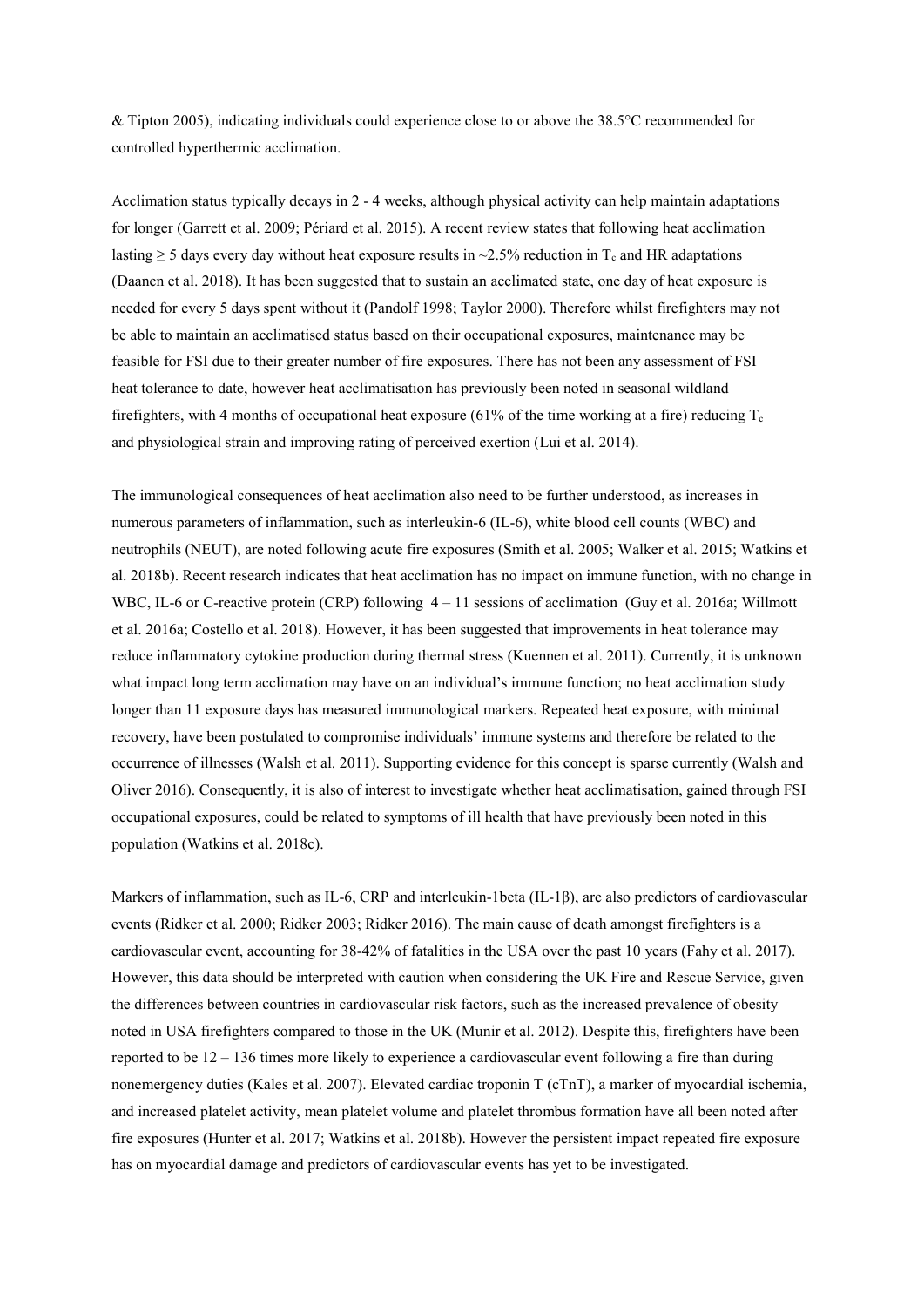This study aimed to identify whether FSI develop a greater level of heat tolerance than individuals not exposed to repeated heat exposures and if so does chronic heat acclimatisation impact immune function and measures of myocardial damage. The study also aimed to establish whether heat tolerance markers are maintained by FSI over a 2 month period of their normal occupational schedule.

## **2. METHODS**

## *2.1 Participants*

Twenty-two participants were recruited for this study: 11 FSI and 11 non-exposed individuals as a control group (CON) (Table 1). CON were University lecturers selected to match FSI age, sex, and body composition. CON had not been involved in heat acclimation training or had  $> 3$  consecutive days of heat exposure  $> 25^{\circ}$ C in the previous month (Périard et al. 2015). Of the FSI, 9 did not complete additional fire station duties at the time of the study, those who did were asked to report all fire exposures experienced regardless of role performed. Participants gave informed written consent and completed a medical questionnaire detailing any symptoms of ill health before each session. Participants were required to avoid caffeine and exhaustive exercise 12hr before each session, and alcohol 24h before. The medical questionnaire also checked that they were not taking any medications that may have altered their thermoregulatory response. The study was approved by the University of Brighton ethics committee.

### *2.2 Experimental Design*

Participants completed two trials separated by a 2 month period, to capture the maintenance of any heat adaptations. Each trial consisted of completion of the International Physical Activity Questionnaire (IPAQ) (Craig et al. 2003), assessment of body composition, blood sample collection, and a heat occupational tolerance test (HOTT) (Watkins et al. 2018a). Both sessions were completed at the same time of day to control for circadian rhythms. Participants were required to attend the laboratories in a euhydrated state, as confirmed by a urine colour (U<sub>col</sub>) of  $\leq$  3, osmolarity (U<sub>osm</sub>) of < 700 mOsm.kgH<sub>2</sub>O<sup>-1</sup> (Pocket Pal-Osmo, Witech Scientific) and specific gravity (U<sub>spg</sub>) of < 1.020 (hand refractometer, Atago Co., Japan) (Sawka et al. 2007).

### *2.2.1 Testing Procedures*

The long form IPAQ was completed at the beginning of each trial. The questionnaire consisted of 27 questions on the type and duration of physical activity that the participant completed in a typical week in the previous 2 months. Body composition was assessed via a Bod Pod (Cosmed, Italy) using air displacement plethysmograph. Measurements occurred post hydration assessment and prior to the HOTT.

The HOTT included a 10 min rest period (22.9  $\pm$  1.2°C, 31.2  $\pm$  6.8% RH) whilst wearing fire protective clothing (boiler suit, trousers [Ballyclare Special Products Ltd.], jacket [Ballyclare Special Products Ltd.], boots [9005 GA, Jolly Scarpe, USA], fire hood [MSA Gallet, Bellshill, UK], helmet [F1SF, MSA Gallet, Bellshill, UK] and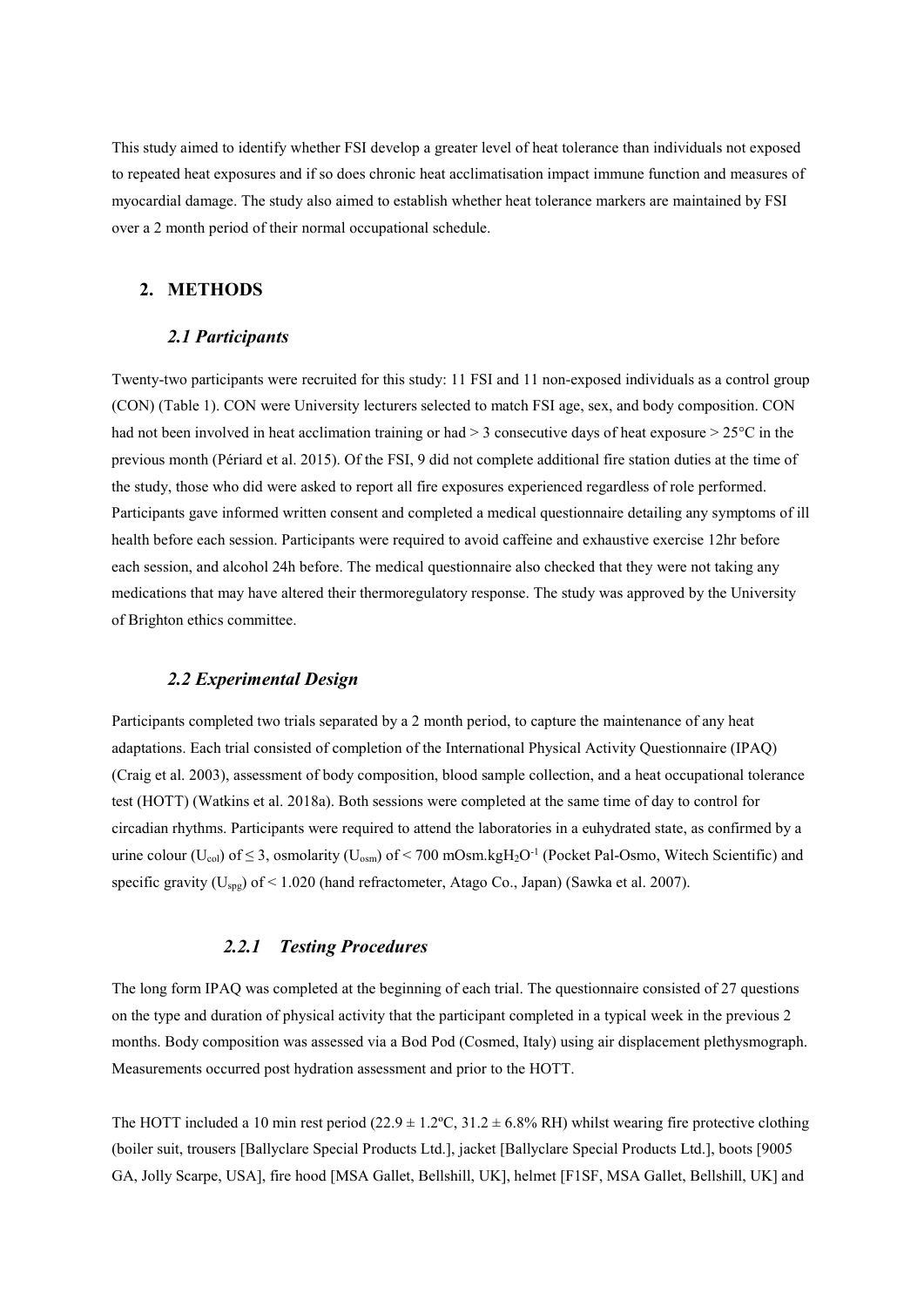gloves [Firemaster 3, Southcombe Brothers Ltd, Somerset, UK]). Participants then entered a heat chamber (50  $\pm$ 1.0°C, 12.3  $\pm$  3.3% RH) and performed a 40min walk test at 6 W.kg<sup>-1</sup> metabolic heat production whilst wea, as described by Watkins et al. (2018a).

## *2.2.2 Measures*

Nude body mass was recorded pre and post heat exposure (Adam GFK 150 Body Scales, Connecticut, USA) for calculation of SR as per Equation 1. Clothed mass was also measured immediately pre HOTT to enable metabolic heat production to be calculated. A single use rectal temperature probe (449H, Henleys Medical, Hertfordshire, UK) was passed 10cm past the anal sphincter and displayed on logging monitors (YSI, 4600 series, Hampshire, UL) to measure rectal temperature  $(T_{re})$ . Contact skin thermistors were placed on the midbelly of the pectoralis major, biceps brachii, rectus femoris and gastrocnemius and recorded via a 1000 series Squirrel Data Logger (Grant Instruments, Cambridgeshire, UK) to measure mean skin temperature ( $T_{\rm skin}$ ) as per Equation 2. A Polar FT1 HR monitor (Polar electro, Kempele, Finland) was positioned around the chest. HR,  $T_{re}$ and  $T_{\text{skin}}$  were recorded at the end of the rest period and every 5 min throughout the HOTT. Thermal sensation (TS), on a scale from 0 "unbearable cold" to 8 "unbearably hot" (Young et al. 1987) and rating of perceived exertion (RPE), on a scale of 6-20 (Borg 1982), were collected after resting and then every 10 min during exercise. The heat illness symptoms index (HISI) was also recorded pre and post heat exposure (Coris et al. 2006).

Equation 1.

Sweat rate  $(L.h^{-1}) = (Body mass pre (kg) – Body mass post (kg)) / Time (minutes) * 60$ 

Equation 2.  $T_{\text{skin}}({}^{0}C) = 0.3(T_{\text{check}} + T_{\text{upper arm}}) + 0.2(T_{\text{upper leg}} + T_{\text{lower leg}})$ 

(Ramanathan, 1964).

## *2.2.3 Venous Blood Collection*

Prior to and immediately post the HOTT venous blood samples (10 mL) were collected from the anti-cubital fossa. Samples were analysed for complete blood counts using an automated haematology analyser (XT2000i, Sysmex, UK) and then centrifuged at 4,500 rpm for 10min at 4°C to separate plasma, which was frozen at -86°C for subsequent analysis. ELISA analysis was conducted for IL-6, TNF-a, IL1-β, CRP and IgG (R&D Systems, Minneapolis, USA). Plasma samples were also analysed for cTnT using an electrochemiluminescence assay (Roche Modular E170 (fifth generation); Basel, Switzerland). This had a limit of blank of 3 ng.L<sup>-1</sup> and CV at the upper reference limit of 14 ng.  $L^{-1}$  of <8% (Westermann et al. 2017).

#### *2.3 Statistical Analysis*

Data were analysed using IBM SPSS Statistics 22. Data were assessed for normality and sphericity. Due to previously reported differences at baseline in FSI compared to a control group (Watt et al. 2016) haematological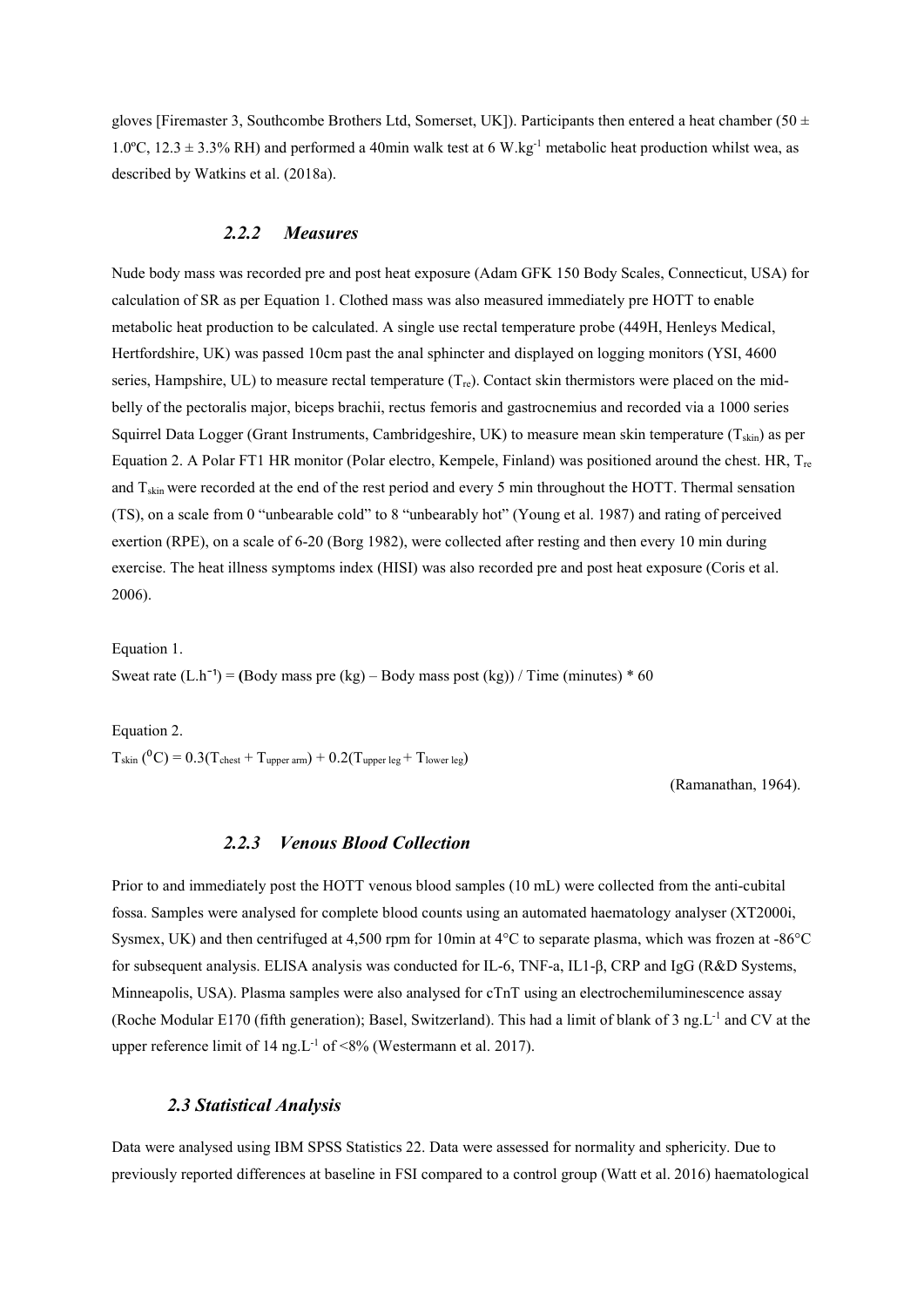markers were analysed for baseline differences in Trial 1 by independent samples t-tests or Mann Whitney U tests.

Normally distributed data were analysed by a two way mixed method ANOVA to identify differences between the time points of the HOTT and group (FSI vs. CON). A two way repeated measures ANOVA was then conducted to establish if responses changed between the trials (Trial 1 vs. Trial 2) across the time points of the HOTT. Bonferroni follow up tests were conducted where significant differences were identified. Data that violated normality assumptions were analysed by a Wilcoxon signed rank test to establish differences between pre and post trial 1. Mann Whitney U tests were conducted to identify differences in absolute change between groups (FSI vs CON). A Wilcoxon signed rank test was then conducted to establish if change altered between trials (Trial 1 vs Trial 2). Significance was set at  $p < 0.05$ . Effect sizes are presented as partial eta squared for ANOVA effects and Cohen's d<sub>s</sub> or d<sub>z</sub> for differences between two groups of data, conducted and interpreted in accordance with Cohen (1988) and Lakens (2013).

Pearson or Spearman correlation analysis were conducted between end HOTT  $T_{\text{re}}$  and possible related factors such as: body fat (BF) %, exposure number and age. Correlation analysis was also conducted between haematological variables and end HOTT  $T_{\text{re}}$ . Point biserial or rank biserial correlations were conducted between FSI reported presence of ill health and end HOTT  $T_{re}$  and haematological variables.

### **3. RESULTS**

### *3.1 Trial 1 Baseline Characteristics*

All participants met the euhydration criteria, with no differences in  $U_{col}$ ,  $U_{osm}$ , or  $U_{spg}$  between FSI and CON in Trial 1 ( $p > 0.05$ ). All participants were classified with a high level of physical activity based on their IPAQ scores. However, FSI reported a greater amount of METmins.week<sup>-1</sup> than CON ( $p = 0.019$ ) (Table 1), with FSI completing a greater number of METmins.week<sup>-1</sup> from their work compared to CON (5699  $\pm$  3570 METmins.week<sup>-1</sup> vs 792  $\pm$  1862 METmins.week<sup>-1</sup>) ( $p = 0.001$ ). There was no difference in BF%, body surface area (BSA), or BSA/mass ratio between groups ( $p > 0.05$ ) (Table 1).

At Trial 1 symptoms of ill health were reported by 6/11 FSI participants and 1/11 CON participants. All six FSI reported cold symptoms, including blocked noses and coughs, two of the six participants reported night sweats, and one participant reported mood swings. The participant from the CON group reported frequent coughing, which was being investigated as possible adult onset asthma by a medical professional at the time of the study.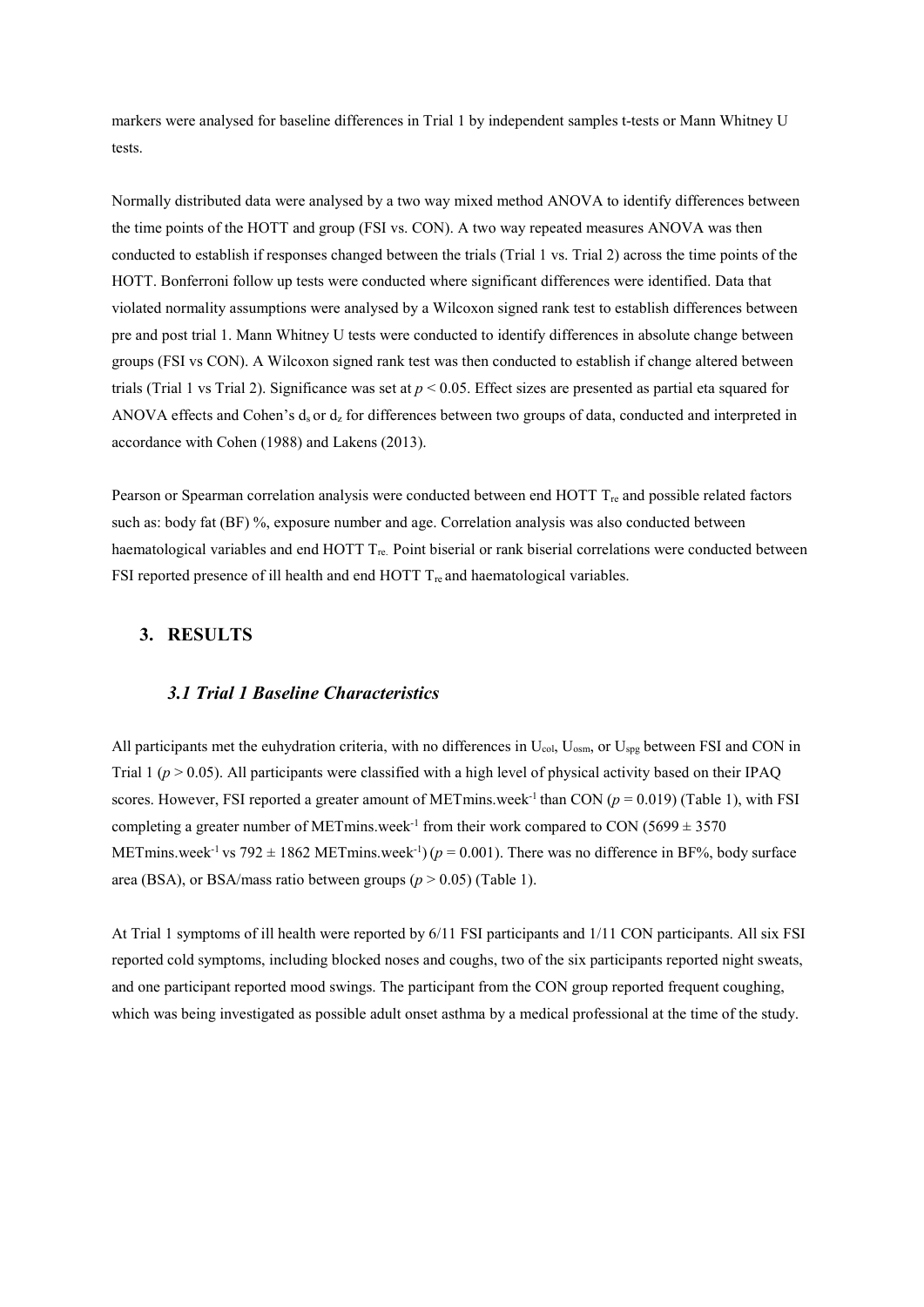<span id="page-7-0"></span>*Table 1. Demographic details for FSI and CON at their initial trial and 2 months later at trial 2. \* denotes a significant difference between FSI and CON in Trial 1, p < 0.05. No significant differences were detected between Trials 1 and 2 (p > 0.05).*

|                          | Trial 1          |                  | Trial 2          |                  |  |  |
|--------------------------|------------------|------------------|------------------|------------------|--|--|
|                          | <b>FSI</b>       | <b>CON</b>       | <b>FSI</b>       | <b>CON</b>       |  |  |
| <b>Number of Males</b>   | $\mathbf Q$      | 9                |                  |                  |  |  |
| <b>Number of Females</b> | $\overline{2}$   | 2                |                  |                  |  |  |
| Age                      | $41 \pm 7$       | $41 \pm 7$       |                  |                  |  |  |
| (yrs)                    |                  |                  |                  |                  |  |  |
| Height                   | $174.1 \pm 8.2$  | $177.0 \pm 8.1$  |                  |                  |  |  |
| (cm)                     |                  |                  |                  |                  |  |  |
| <b>Body mass</b>         | 77. $4 \pm 12.2$ | $75.9 \pm 12.2$  | $77.8 \pm 12.8$  | $75.0 \pm 14.1$  |  |  |
| (kg)                     |                  |                  |                  |                  |  |  |
| BF                       | $21.8 \pm 5.9$   | $21.3 \pm 5.1$   | $21.6 \pm 6.3$   | $20.2 \pm 5.9$   |  |  |
| $(\%)$                   |                  |                  |                  |                  |  |  |
| <b>BSA</b>               | $1.92 \pm 0.18$  | $1.93 \pm 0.19$  | $1.92 \pm 0.18$  | $1.91 \pm 0.20$  |  |  |
| (m <sup>2</sup> )        |                  |                  |                  |                  |  |  |
| <b>BSA/mass</b>          | $250.3 \pm 17.3$ | $256.4 \pm 19.5$ | $259.0 \pm 23.5$ | $249.7 \pm 17.9$ |  |  |
| $(cm^2.kg^{-1})$         |                  |                  |                  |                  |  |  |
| <b>IPAQ</b>              | $9476 \pm 5000$  | $5114 \pm 2674*$ | $9377 \pm 5168$  | $4728 \pm 1569$  |  |  |
| $(MET.min.week-1)$       |                  |                  |                  |                  |  |  |
| 2 Week Fire              | $5 \pm 3$        | $0 \pm 0^*$      | $5 \pm 4$        | $0\pm 0$         |  |  |
| <b>Exposures</b>         |                  |                  |                  |                  |  |  |

*FSI = fire service instructor, CON = control group, BF = body fat, BSA = body surface area, IPAQ = international physical activity questionnaire.* 

### *3.2 Trial 1 Heat Tolerance*

Table 2 displays the resting and end of HOTT values for all physiological and perceptual variables. Two way ANOVA analysis revealed a difference in T<sub>re</sub> between the FSI and CON across the HOTT test ( $p = 0.013$ ,  $\eta_p^2 =$ 0.216). Follow up tests revealed no difference in  $T_{\text{re}}$  at rest or 20 min ( $p > 0.05$ ), but a difference was present at 40 min ( $p = 0.013$ ,  $d_s = 1.16$ ) with T<sub>re</sub> being greater in the CON group compared to the FSI group. Change in T<sub>re</sub>  $(\Delta T_{\rm re})$  demonstrated a similar pattern, being different across the time points between FSI and CON ( $p = 0.010$ ,  $\eta_p^2$  = 0.231), with CON having a greater  $\Delta T_{\rm re}$  at 40 min (1.48  $\pm$  0.34°C) than FSI (1.15  $\pm$  0.28°C) (*p* = 0.021, *ds*  $= 1.06$ ). See Figure 1 for T<sub>re</sub> at 40 min for all participants along a continuum, as recommended by Watkins et al. (2018a). Based on interpretation of the continuum, FSI have an increased heat tolerance compared to CON, with only FSI sitting in the "green zone", both CON and FSI in the "yellow zone", and only one FSI in the "red zone" with six CON participants.

There was no difference in SR between FSI and CON ( $p = 0.138$ ). However, when female participants were removed from the data set, a greater SR was exhibited by FSI ( $1.35 \pm 0.19$  L.hr<sup>-1</sup>) compared to CON ( $1.10 \pm$ 0.18 L.hr<sup>-1</sup>) (*p* = 0.015, *d<sub>s</sub>* = 1.40). Both HR and ΔHR increased throughout the HOTT (*p* < 0.001,  $η<sub>p</sub><sup>2</sup> = 0.960$ and  $p < 0.001$ ,  $\eta_p^2 = 0.951$ , respectively) but increases were not affected by group ( $p > 0.05$ ). PSI and T<sub>skin</sub> also both did not differ at any time between the groups ( $p > 0.05$ ).

### *3.2.1 Perceptual Responses*

Both RPE and HISI increased with the HOTT ( $p < 0.001$ ,  $\eta_p^2 = 0.893$  and  $p < 0.001$ ,  $\eta_p^2 = 0.711$ , respectively),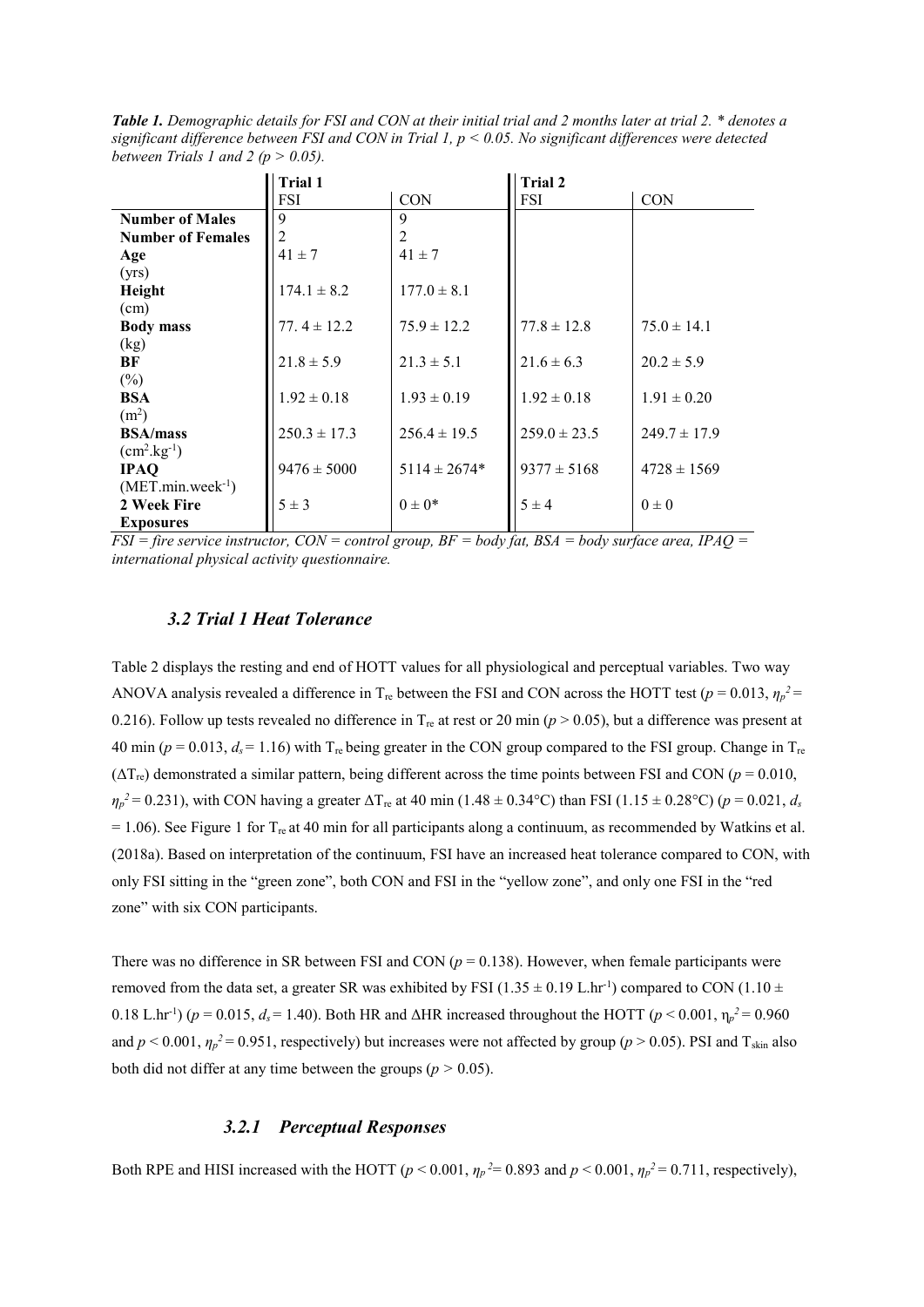but this increase was similar between groups ( $p > 0.05$ ). However, the increase in TS that occurred throughout the HOTT ( $p < 0.001$ ,  $\eta_p^2 = 0.906$ ) was different between the groups ( $p = 0.048$ ,  $\eta_p^2 = 0.111$ ), with TS at 40 min being greater in CON than FSI ( $p = 0.010$ ,  $d_s = 2.00$ ).

#### *3.2.2 Haematological Responses*

Table 3 displays all haematological variables pre and post the HOTT for both trials. At baseline of Trial 1 FSI had greater levels of IL-6 (*p* < 0.001), IL-1β (*p* < 0.001), and IgG (*p* = 0.001) compared to CON. No other haematological variables differed at baseline  $(p > 0.05)$ .

Both WBC and NEUT increased following the HOTT ( $p < 0.001$ ,  $\eta_p^2 = 0.666$  and  $p < 0.001$ ,  $\eta_p^2 = 0.549$ , respectively) with the increase being different across groups ( $p = 0.034$ ,  $\eta_p^2 = 0.205$  and  $p = 0.033$ ,  $\eta_p^2 = 0.208$ ). However follow up tests did not identify any significant differences at pre or post time points ( $p > 0.05$ ).

PLT and LYMPH increased following the HOTT ( $p < 0.001$ ,  $\eta_p^2 = 0.620$  and  $p < 0.001$ ,  $\eta_p^2 = 0.641$ , respectively) but the increase was not different between FSI and CON ( $p = 0.371$ ,  $\eta_p^2 = 0.040$  and  $p = 0.663$ ,  $\eta_p^2$  $= 0.010$ , respectively). cTnT also increased following the HOTT ( $p < 0.001$ ,  $\eta_p^2 = 0.718$ ), although the pattern of increase was similar across the groups ( $p = 0.952$ ,  $\eta_p^2 = 0.000$ ). Alternatively, MPV decreased following the HOTT ( $p = 0.002$ ,  $\eta_p^2 = 0.380$ ), although this change was also not different between groups ( $p = 0.583$ ,  $\eta_p^2 =$ 0.015). MONO, EO and BASO were unaltered by the HOTT ( $p > 0.05$ ) regardless of group ( $p > 0.05$ ).

Non-parametric statistical analysis revealed IL-1β and CRP decreased following the HOTT (*p* = 0.013, *p* = 0.010). However, TNF $\alpha$  and IgG were not changed post exposure ( $p = 0.783$ ,  $p = 0.592$ ). IL-6 increased following the HOTT ( $p < 0.001$ ). There was no difference in absolute change between FSI and CON for CRP, TNFα, IgG and IL-6 (*p* > 0.05). Statistical analysis of differences between FSI and CON for change in IL-1β was not conducted as IL-1β was not detectable in 7 of 11 participants in the CON group.

### *3.3 Maintenance of Heat Tolerance*

Hydration status was the same for pre and post 2 month trials, with no differences in  $U_{col}$ ,  $U_{osm}$  or  $U_{spg}$  ( $p > 0.05$ ) [\(Table 1](#page-7-0)). There was also no difference in IPAQ scores or BF% between the trials ( $p > 0.05$ ). The number of exposures completed by FSI was also not different in the 2 weeks prior to trial 1 compared to trial  $2 (p = 0.810)$ , although when looking at individual data sets, two FSI had a difference of seven exposures between trials.

Similar to the initial visit, post 2 months 6/11 FSI participants and 1/11 CON participants presented with symptoms of ill health. Of the 6 FSI, 4 had reported symptoms at the initial visit. The CON participant was the same individual who presented at the initial trial and had been diagnosed with adult onset asthma in the 2 month period. All 6 FSI reported cold symptoms, including blocked noses and coughs, 3 of the 6 participants reported night sweats, 1 participant reported mood swings, and 1 participant reported extreme fatigue.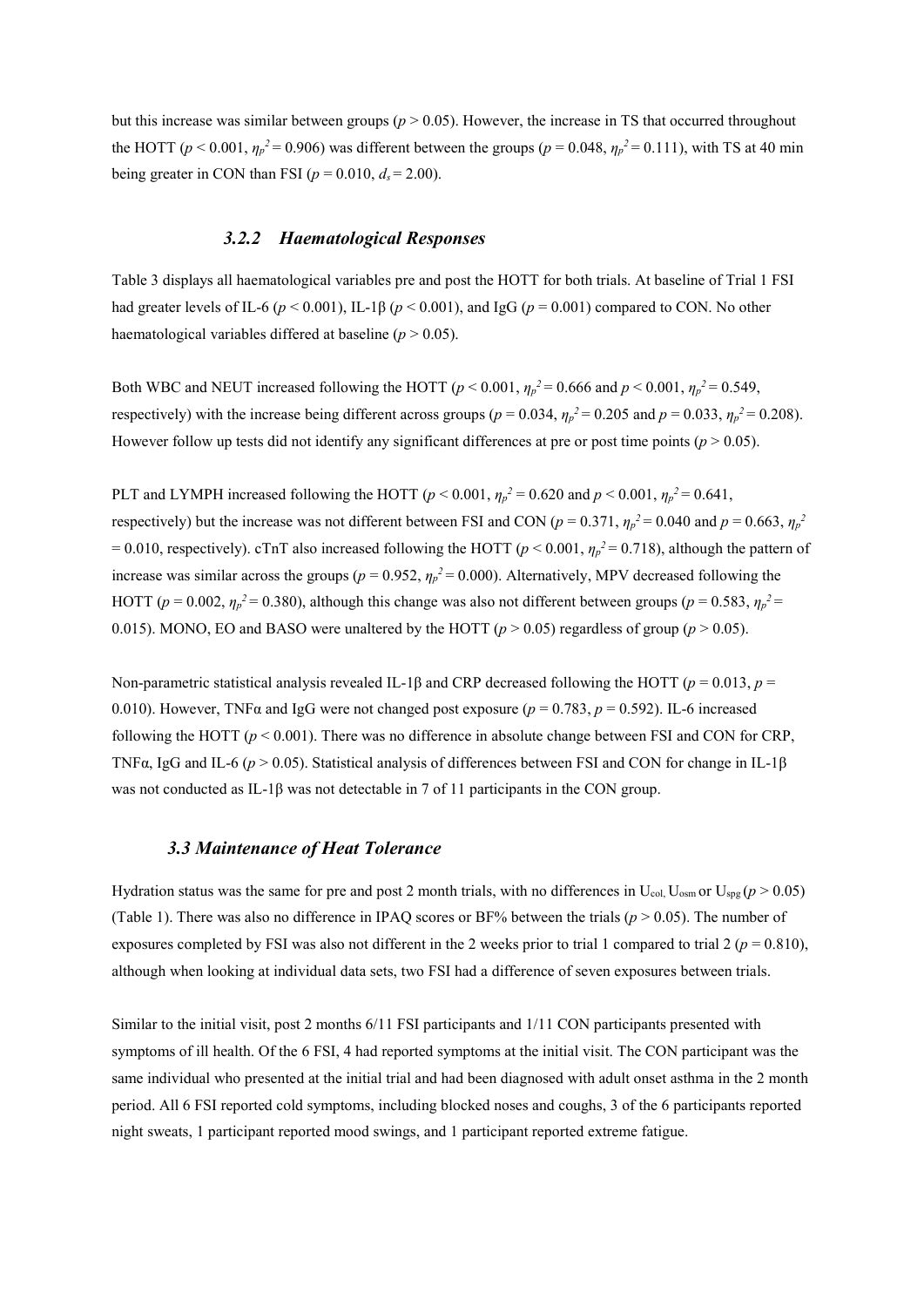All physiological, perceptual and haematological variables exhibited the same response between trials, with no differences between trials at any time point  $(p > 0.05)$  (Table 2 & 3).

### *3.4 Correlations*

Analysis of all participants' data revealed  $T_{\text{re}}$  at 40 min was correlated with the number of exposures completed in the previous 2 weeks  $(r_s = -0.589, p = 0.004)$ , see Figure 2. Age, IPAQ score, SR, BSA, and BSA/mass ratio were not correlated with 40 min  $T_{re}$  ( $p > 0.05$ ). Of the haematological markers,  $T_{re}$  at 40 min was only correlated with pre HOTT IL-1 $\beta$  ( $r_s$  = -0.448,  $p = 0.036$ ).

Point biserial correlations revealed the presence of illness was negatively correlated with T<sub>re</sub> at 40 min in the HOTT  $(r_{pb} = -0.473, p = 0.026)$  and positively correlated with the number of exposures  $(r_{rb} = 0.543, p = 0.009)$ . Of those reporting symptoms of ill health, 4/6 FSI were classified in the "green zone" and 2/6 were in the "yellow zone" based on the continuum interpretation of  $T_{re}$ . The single individual who reported adult onset asthma in the CON group was classified in the "yellow zone".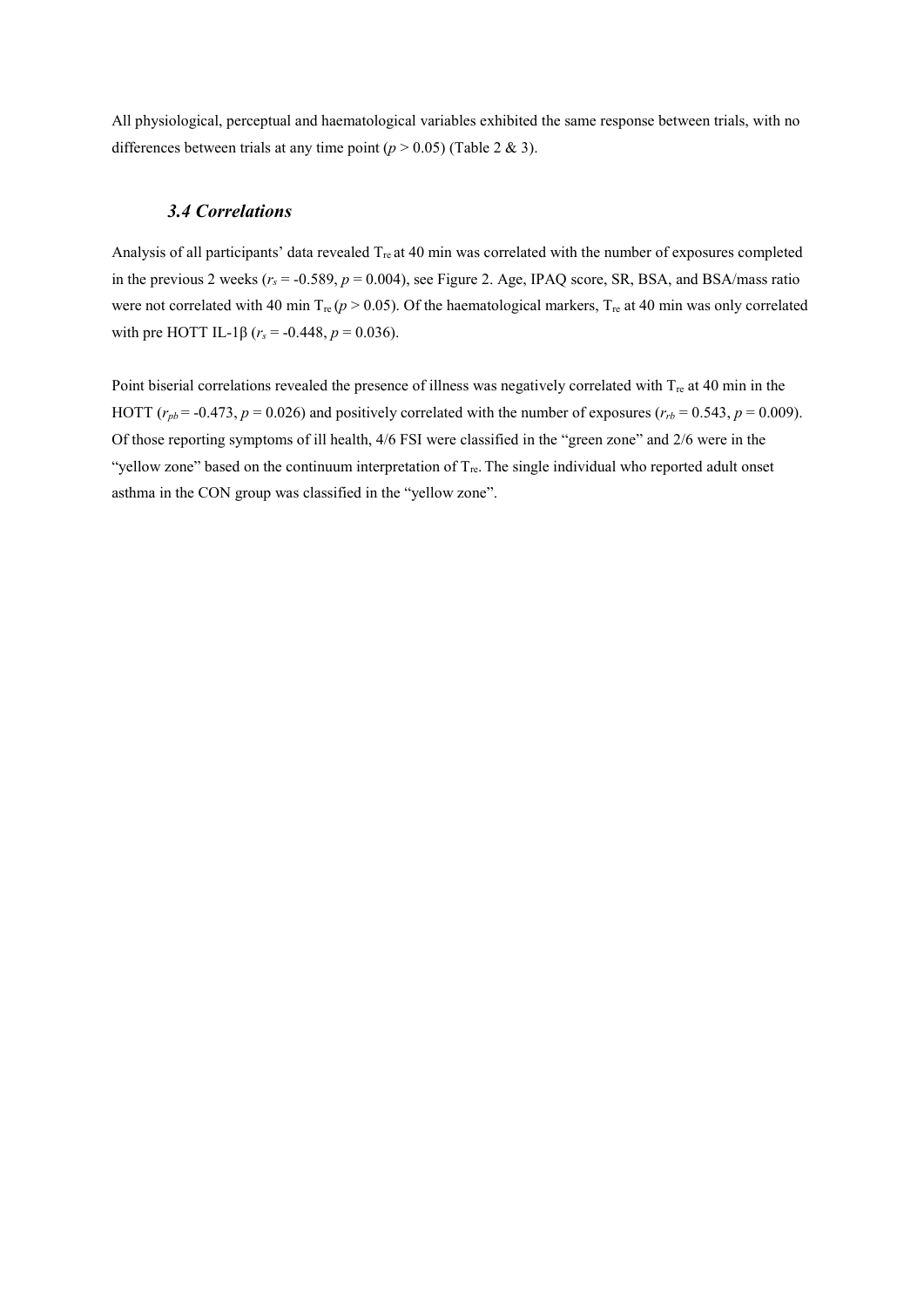| <b>Table 2.</b> Physiological and perceptual variables at rest and end of exposure for Trial 1 and Trial 2. * denotes a significant difference between FSI and CON in Trial 1, $p <$ |  |
|--------------------------------------------------------------------------------------------------------------------------------------------------------------------------------------|--|
| 0.05. No significant differences were detected between Trials 1 and 2 ( $p > 0.05$ ).                                                                                                |  |

|                       | <b>Trial 1</b>   |                    |                  |                  | Trial 2           |                  |                  |                  |
|-----------------------|------------------|--------------------|------------------|------------------|-------------------|------------------|------------------|------------------|
|                       | <b>FSI</b>       |                    | <b>CON</b>       |                  | FSI               |                  | <b>CON</b>       |                  |
|                       | <b>REST</b>      | $40 \text{ min}$   | <b>REST</b>      | $40 \text{ min}$ | <b>REST</b>       | 40 min           | <b>REST</b>      | $40 \text{ min}$ |
| $T_{re} (^{\circ}C)$  | $36.99 \pm 0.32$ | $38.14 \pm 0.38$ * | $37.08 \pm 0.23$ | $38.56 \pm 0.34$ | $37.01 \pm 0.22$  | $38.23 \pm 0.37$ | $37.07 \pm 0.23$ | $38.56 \pm 0.32$ |
| $HR(b.min^{-1})$      | $67 \pm 11$      | $166 \pm 14$       | $61 \pm 9$       | $158 \pm 13$     | $67 \pm 7$        | $166 \pm 12$     | $63 \pm 8$       | $156 \pm 16$     |
| <b>PSI</b>            |                  | $6.71 \pm 0.98$    |                  | $7.12 \pm 0.96$  |                   | $6.83 \pm 1.03$  |                  | $7.08 \pm 0.83$  |
| $T_{skin}$ (°C)       | $31.90 \pm 0.79$ | $38.30 \pm 0.54$   | $32.17 \pm 0.58$ | $38.64 \pm 0.38$ | $132.17 \pm 0.80$ | $38.68 \pm 0.40$ | $32.25 \pm 0.63$ | $38.51 \pm 0.41$ |
| $SR(L \cdot hr^{-1})$ |                  | $1.22 \pm 0.35$    |                  | $0.99 \pm 0.29$  |                   | $1.20 \pm 0.34$  |                  | $0.98 \pm 0.27$  |
| <b>RPE</b>            | $6 \pm 0$        | $15 \pm 2$         | $6 \pm 0$        | $14 \pm 2$       | $6 \pm 0$         | $16 \pm 2$       | $6 \pm 0$        | $14 \pm 3$       |
| <b>TS</b>             | $4.0 \pm 0.5$    | $6.5 \pm 0.5$ *    | $4.0 \pm 0.5$    | $7.5 \pm 0.5$    | $4.0 \pm 0.5$     | $6.5 \pm 0.5$    | $4.0 \pm 0.5$    | $7.0 \pm 0.5$    |
| <b>HISI</b>           | $1 \pm 1$        | $27 \pm 18$        | $2 \pm 2$        | $26 \pm 17$      | $2 \pm 2$         | $25 \pm 12$      | $1 \pm 1$        | $30 \pm 20$      |

*FSI* = fire service instructor, *CON* = control group,  $T_{re}$  = rectal temperature,  $HR$  = heart rate,  $PSI$  = physiological strain index,  $T_{skin}$  = skin temperature,  $SR$  = sweat rate, *RPE = rating of perceived exertion, TS = thermal sensation, HISI = heat illness symptoms index* 

*Table 3. Haematological variables at rest and post heat exposure for Trial 1 and Trail 2. \$ denotes a significant difference between FSI and CON at rest in Trial 1 and # denotes a significant difference between rest and 40 min in Trial irrespective of group, p < 0.05. No significant differences were detected between Trials 1 and 2 (p > 0.05).*

|                                     | Trial 1                         |                              |                  |                              | <b>Trial 2</b>     |                   |                  |                  |
|-------------------------------------|---------------------------------|------------------------------|------------------|------------------------------|--------------------|-------------------|------------------|------------------|
|                                     | <b>FSI</b>                      |                              | <b>CON</b>       |                              | <b>FSI</b>         |                   | <b>CON</b>       |                  |
|                                     | <b>REST</b>                     | $40 \text{ min}$             | <b>REST</b>      | $40 \text{ min}$             | <b>REST</b>        | $40 \text{ min}$  | <b>REST</b>      | $40 \text{ min}$ |
| <b>WBC</b> $(10^9 \text{L}^{-1})$   | $5.49 \pm 1.09$                 | $7.47 \pm 1.76$ <sup>#</sup> | $5.38 \pm 0.73$  | $6.31 \pm 0.88$ <sup>#</sup> | $5.41 \pm 1.19$    | $7.03 \pm 1.52$   | $5.67 \pm 1.62$  | $6.63 \pm 1.65$  |
| <b>PLT</b> $(10^9 \text{L}^{-1})$   | $240 \pm 50$                    | $271 \pm 57$ #               | $215 \pm 39$     | $256 \pm 62$ #               | $244 \pm 51$       | $285 \pm 61$      | $230 \pm 36$     | $268 \pm 37$     |
| MPV(fL)                             | $10.28 \pm 0.90$                | $9.80 \pm 1.00$ #            | $10.57 \pm 0.75$ | $9.91 \pm 0.95$ <sup>#</sup> | $10.34 \pm 1.02$   | $10.04 \pm 0.90$  | $10.58 \pm 0.78$ | $9.76 \pm 0.92$  |
| <b>NEUT</b> $(10^9 \text{L}^{-1})$  | $2.97 \pm 0.67$                 | $4.39 \pm 1.38$ <sup>#</sup> | $2.95 \pm 0.72$  | $3.47 \pm 0.85$ <sup>#</sup> | $2.83 \pm 0.74$    | $3.70 \pm 1.36$   | $3.21 \pm 1.15$  | $3.77 \pm 1.28$  |
| <b>LYMPH</b> $(10^9 \text{L}^{-1})$ | $1.83 \pm 0.72$                 | $2.37 \pm 0.94$ <sup>#</sup> | $1.66 \pm 0.54$  | $2.13 \pm 0.51$ #            | $1.86 \pm 0.61$    | $2.39 \pm 0.60$   | $1.63 \pm 0.75$  | $2.00 \pm 0.77$  |
| <b>IL-6</b> (pg.mL <sup>-1</sup> )  | $12.18 \pm 2.39$ <sup>\$</sup>  | $2.82 \pm 2.54$ #            | $0.28 \pm 0.37$  | $0.98 \pm 0.84$ #            | $2.20 \pm 2.50$    | $3.28 \pm 2.66$   | $0.32 \pm 0.56$  | $0.78 \pm 1.19$  |
| IL-1β (pg.mL <sup>-1</sup> )        | $20.52 \pm 18.19$ <sup>\$</sup> | $18.40 \pm 16.60^{\text{#}}$ | $1.37 \pm 2.06$  | $1.25 \pm 1.89$ <sup>#</sup> | $127.30 \pm 29.03$ | $25.91 \pm 26.47$ | $0.67 \pm 1.20$  | $0.60 \pm 1.03$  |
| <b>TNFa</b> (pg.mL <sup>-1</sup> )  | $9.16 \pm 11.26$                | $8.32 \pm 10.85$             | $2.16 \pm 1.74$  | $2.34 \pm 1.64$              | $10.73 \pm 13.86$  | $10.47 \pm 12.78$ | $1.78 \pm 1.43$  | $2.03 \pm 1.39$  |
| $CRP$ (mg.L <sup>-1</sup> )         | $0.84 \pm 0.55$                 | $0.79 \pm 0.68$ <sup>#</sup> | $0.78 \pm 0.47$  | $0.66 \pm 0.37$ #            | $1.04 \pm 1.00$    | $0.98 \pm 1.08$   | $0.73 \pm 0.58$  | $0.66 \pm 0.51$  |
| $\lg G$ (mg.dL <sup>-1</sup> )      | $2453 \pm 906$ <sup>\$</sup>    | $2450 \pm 824$               | $1286 \pm 616$   | $1185 \pm 495$               | $1897 \pm 665$     | $2292 \pm 897$    | $1271 \pm 441$   | $1429 \pm 626$   |
| cTnT $(ng.L^{-1})$                  | $4.80 \pm 1.07$                 | $5.70 \pm 1.19$ #            | $5.95 \pm 1.85$  | $6.84 \pm 2.24$              | $5.28 \pm 1.75$    | $6.03 \pm 1.76$   | $6.68 \pm 2.79$  | $7.83 \pm 3.29$  |

*FSI = fire service instructor, CON = control group, WBC = white blood cell count, PLT = platelet count, MPV = mean platelet volume, NEUT = neutrophil count,, LYMPH = lymphocyte, IL-6 = interleukin-6, IL-1β = interleukin-1 beta, TNFα = tumour necrosis factor alpha, CRP = C - reactive protein, IgG = immunoglobulin G, cTnT = cardiac troponin T*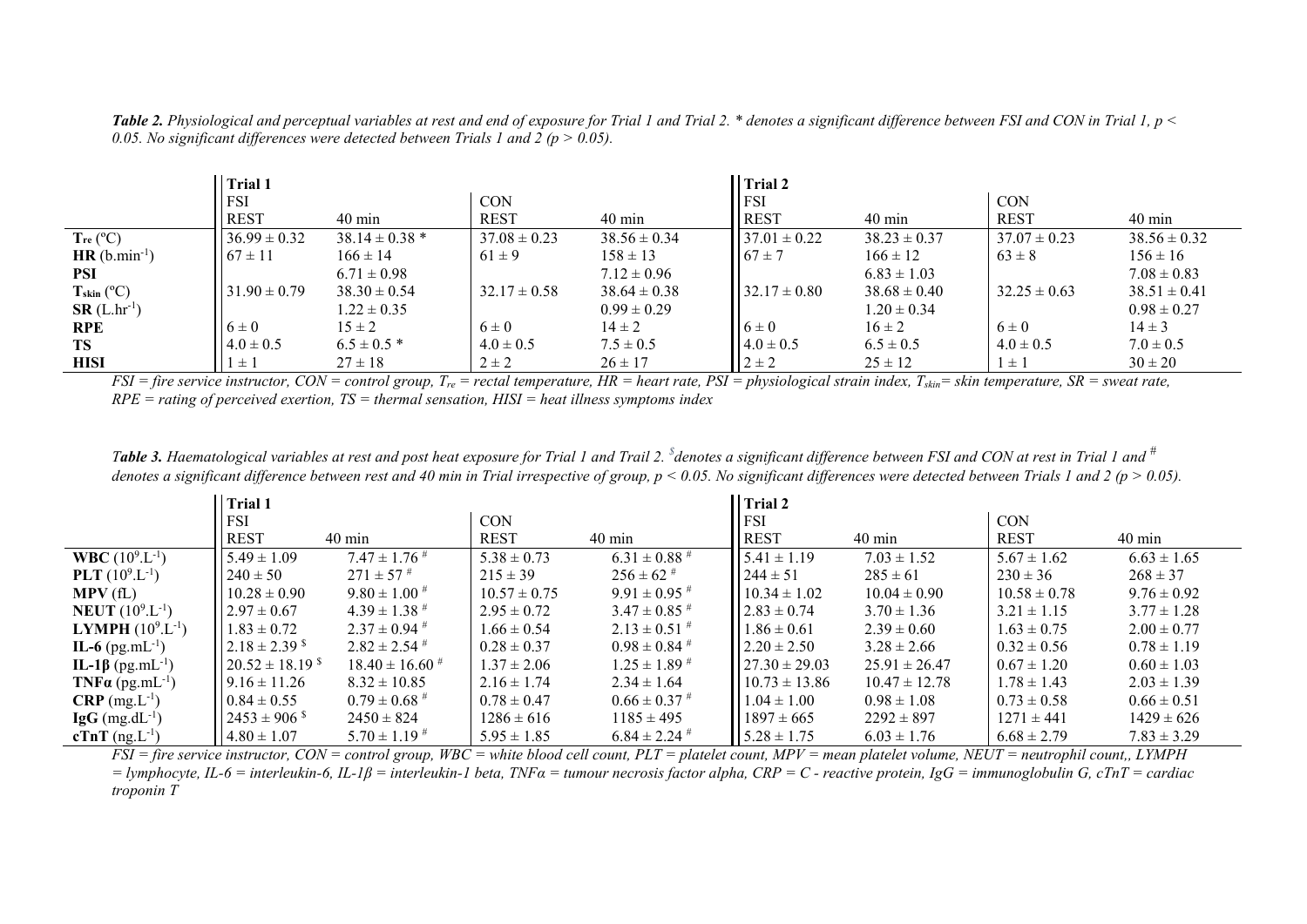#### **4. DISCUSSION**

This study demonstrates that the exposures experienced by FSI may be adequate to result in an acclimatised state. This is evidenced by reduced  $T_{\text{re}}$  and TS, and increased SR at the end of the HOTT in comparison to the CON group. However, there was no difference in FSI and CON immunological responses to a heat exposure. Alternatively, FSI did exhibit greater baseline levels of IL-1β, IL-6, and IgG. Physiological, perceptual, and haematological responses were the same following a 2 month working period, indicating that FSI maintain their heat acclimatised status, even with fluctuations in heat exposure numbers.

### *4.1 Acclimation Status*

A meta-analysis of heat acclimation studies show T<sub>c</sub> changes of  $0.18 \pm 0.14$ <sup>o</sup>C at rest and  $0.34 \pm 0.24$ <sup>o</sup>C at comparable time points following acclimation (Tyler et al. 2016). Although no differences in resting  $T_{\text{re}}$ were noted in this study,  $\Delta T_{\text{re}}$  at the end of the HOTT was 0.33°C lower in the FSI group. Acclimation has also been noted to reduce resting HR by  $6 \pm 5$  b.min<sup>-1</sup> and by  $16 \pm 6$  b.min<sup>-1</sup> during exercise (Tyler et al. 2016). However, no differences in HR were noted in this study, which may be a consequence of the between subjects design of this investigation and large HR standard deviations preventing the detection of small differences. On initial analysis there was no difference in SR between groups, which is likely a consequence of the large standard deviation due to females' lower sudomotor thermosensitivity (Gagnon et al. 2013). However, analysis of male SR revealed that FSI had a 0.25 L.hr<sup>-1</sup> greater SR, similar to the 0.20 -0.36 L.hr-1 increase previously reported following acclimation (Patterson et al. 2004; Weller et al. 2007; Gibson et al. 2015; Willmott et al. 2016). Whilst a greater SR is indicative of an acclimated status, it may be of little benefit in an uncompensable environment, where an individual's evaporative capacity is impaired by PPE. Participants in the FSI group also exhibited a 1.0 improvement in TS, which is similar to the 0.2 – 0.8 reduction in TS previously noted with heat acclimation (Gibson et al. 2015; Tyler et al. 2016). TS may be an instigator of behavioural thermoregulation, with a reduced warmth sensation resulting in the attenuation of decreasing work rates that occur when exercising in uncompensable environments (Flouris and Schlader 2015). Overall, T<sub>re</sub>, SR, and TS responses suggest that FSI exhibit an acclimatised profile in comparison to non-exposed individuals.

The acclimatised profile exhibited by FSI may have been a consequence of exposure number, with end  $T_{re}$ being negatively correlated with the number of fire exposures in the previous 2 weeks. This finding indicates that those with a greater number of exposures demonstrate a more acclimatised profile. However, not all FSI had a lower peak T<sub>re</sub> than those in the CON group, with one FSI being classified as in the "red zone" on the peak  $T_{\text{re}}$  continuum. This individual had the highest BF% of all participants (32%), classifying them as overweight (> 25%) (Gallagher et al. 2000; De Lorenzo et al. 2003). Adipose tissue has a lower heat capacity in comparison to lean tissue  $(2.97 \text{ J} \cdot g^{-1} \cdot ^\circ \text{C}^{-1} \text{ vs } 3.66 \text{ J} \cdot g^{-1} \cdot ^\circ \text{C}^{-1})$  and therefore those with a higher BF% have a reduced heat storage capacity, which can cause an increased rate of rise in  $T_c$  (Selkirk and Mclellan 2001; Dervis et al. 2015). To improve heat tolerance without additional heat exposures FSI should ensure they have a healthy body composition. It is possible that aerobic fitness is also correlated to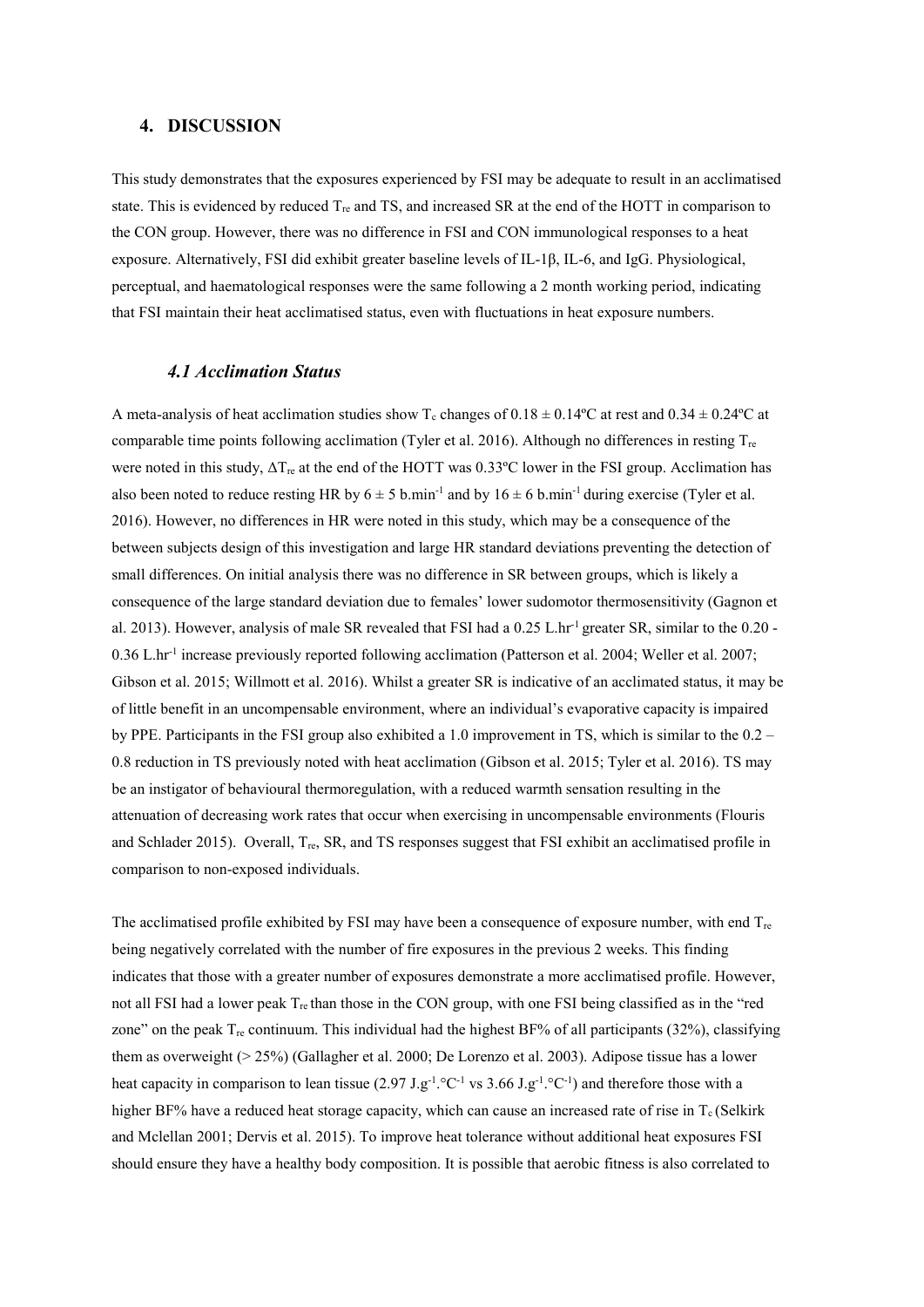heat tolerance (Selkirk and Mclellan 2001) and although IPAQ classifications were similar between groups, FSI completed a greater amount of MET.min<sup>-1</sup>.week<sup>-1</sup>. However, the matching of body composition across groups and the implementation of a metabolic heat production controlled test may have attenuated this effect (Cramer & Jay 2014). There was also no correlation between IPAQ MET.min<sup>-1</sup>.week<sup>-1</sup> and peak  $T_{re}$ .

All participants maintained their level of heat tolerance over the 2 month period, as demonstrated by the similar responses in all physiological and perceptual variables. Previous research suggests that  $1 - 2$  months after adaptation to the heat is obtained only 2 - 4 days of exposure are needed to re-acclimate (Weller et al. 2007; Horowitz 2016). In addition, following heat acclimation a heat exposure every 5 days sustains adaptations and reduces the risk of exertional heat illness for up to a month after acclimation (Daanen et al. 2018; Pryor et al. 2018). Consequently, the long term career of experiencing repeated bouts of exposures may explain the acclimatised state demonstrated by FSI. However, it is important to note that extended periods away from exposures, such as when on annual leave, could reduce a FSI heat tolerance.

### *4.2 Haematological Response*

Whilst physiological and perceptual variables indicate an acclimatised state in FSI, the change in haematological variables following the HOTT was similar between groups. Increases in WBC (+27.8%), NEUT (+34.2%), LYMPH (+30.9%), PLT (+15.8%) IL-6 (+55.0%), and cTnT (+20%) were present following the HOTT, alongside a reduction in CRP (-10.9%). This is in line with haematological responses previously reported following live fires (Smith et al. 2005; Walker et al. 2015; Watt et al. 2016; Watkins et al. 2018b). Furthermore, the similar haematological responses between FSI and CON replicates previous findings that 4 - 11 days of repeated heat exposure result in unaltered IL-6 (Kanikowska et al. 2012; Barberio et al. 2015; Guy et al. 2016b; Costello et al. 2018), WBC (Kanikowska et al. 2012; Willmott et al. 2016), and CRP (Costello et al. 2018). This study offers the first assessment of the inflammatory response to chronic heat exposures.

#### *4.2.1 Comparison to Healthy Ranges*

Baseline levels of IL-6, IL1-β, and IgG were greater in FSI than the CON group. Resting levels of IgG in FSI (2453  $\pm$  906 mg.dL<sup>-1</sup>) were outside of the standard reference values (650-1690 mg.dL<sup>-1</sup>) (Ritchie et al. 1998), IL-1β was greater (20.52  $\pm$  18.19 pg.mL<sup>-1</sup>) than that commonly reported in healthy resting individuals  $(0.14 - 1.00 \text{ pg.mL}^{-1})$  (Di Iorio et al. 2003; La Fratta et al. 2018) and IL-6  $(2.18 \pm 2.39 \text{ pg.mL}^{-1})$ was in the upper quartiles of healthy individuals ( $\geq 1.47$  pg.mL<sup>-1</sup>) (Ridker et al. 2000). Consecutive heat exposure has been suggested to lead to systemic inflammation, with elevated resting IL-6 exhibited in FSI following a 4 week instruction course  $(11.4 \pm 1.0 \text{ pg.mL}^{-1})$  (Watt et al. 2016). Combined stressors, such as sleep deprivation, high intensity physical exertion, and energy deficit, experienced with a 3 week military training and combat course, have also been noted to lead to increased resting IL-6 (pre:  $1.59 \pm 0.21$  vs post:  $2.68 \pm 0.46$  pg.mL<sup>-1</sup>) although no differences in IL-1 $\beta$  occurred (Gomez-Merino et al. 2005).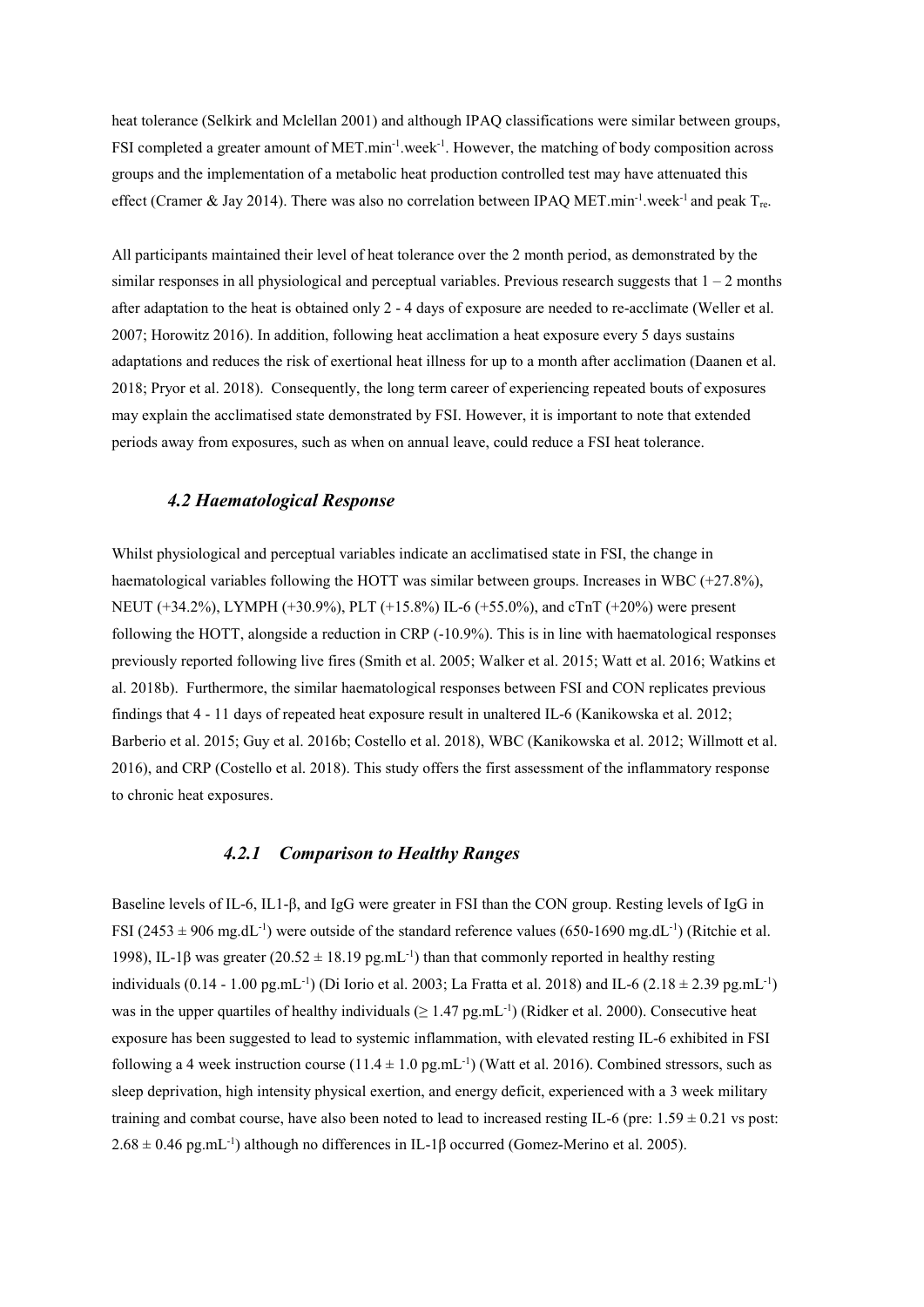IL-1β is a key mediatory of the inflammatory response and is essential for host defence against pathogens. In situations of chronic disease and acute tissue injury it can exacerbate damage (Dinarello 2011), increasing expression of adhesion molecules in endothelial cells and promoting diapedseis and the acute phase response (Barksby et al. 2007). Repeated exercise, designed to cause an overtraining response over 8 - 11 weeks in mice, has been noted to increase IL-1β (Lira et al. 2010; Pereira et al. 2015). Symptoms of overtraining have also been reported to show distinct familiarity with symptoms of "sickness behaviour", such as weakness, malaise, fatigue and inability to concentrate, of which IL-1β plays a key role in instigating (Smith 2000; Dantzer 2001; Konsman et al. 2002). In addition, IL-1β is involved in the atherothrombotic process, as it stimulates adhesion molecules and procoagulant activity (Ridker et al. 2011). Consequently, a chronic elevation in IL-1β, indicating systemic inflammation, may suggest an increased risk of cardiovascular events and symptoms of an overtraining like response in FSI.

Elevated IL-6 is also related to the occurrence of atherosclerotic events (Ridker et al. 2000; Rauchhaus et al. 2000; Spoto et al. 2014). Individuals in the upper quartile of IL-6 levels ( $> 2.28$  pg.mL<sup>-1</sup>) have a relative risk of a future myocardial infarction 2.3 (95% CI 1.3-4.3) times higher than those in the lower quartile (< 1.04 pg.mL-1 ), with a 38% increase in risk for each quartile increase (Ridker et al. 2000). IL-6 induces increased platelet production and reactivity, alongside increased cell adhesion molecules, and consequently may be involved in the formation of atherosclerosis (Lindmark et al. 2001). Furthermore, like IL-1β, overtraining has been linked to IL-6, with increased IL-6 positively related to increased sleep disturbances, fatigue, and mood depression, consistent with sickness behaviour symptoms (Smith 2000; Main et al. 2010). The elevated IL-6 and IL1-β exhibited by FSI alongside the increased occurrence of symptoms of ill health, suggests that an overtraining like response may occur.

Increased levels of IgG are also an indicator of chronic inflammation or infections (Dispenzieri et al. 2002). IgG has been noted to increase in parallel to increases in IL-6 (Gonzalez-Quintela et al. 2008), but also in response to pulmonary infections as it acts to neutralize and eliminate pathogens (Twigg 2005; Van De Weert-Van Leeuwen et al. 2014). Resting levels of IgG in elite athletes following 3 - 4 months of training have previously been reported to remain within the normal range  $(898 - 1040 \text{ mg.dL}^{-1})$  (Gleeson et al. 2000; Córdova et al. 2010). However greater values have been detected when a month of Judo training was combined with the additional stressor of Ramadan  $(1742 \pm 384 \text{ mg}.dL^{-1})$  (Chaouachi et al. 2009). In comparison, the IgG levels exhibited by FSI are markedly greater than previous training studies indicate, consequently a larger sample of the population should be assessed to identify if this occurrence is universal to the population, as elevation of IgG could indicate the presence of infection and inflammation in FSI.

#### *4.3 Illness*

FSI with a lower end Tre at 40 min are more likely to have symptoms of ill health and elevated IL-1β, as indicated by the negative correlations. Those that complete a greater number of exposures are also more likely to experience symptoms of ill health. An acclimatised status reduces the risk of a high  $T_{re}$  and heat exhaustion from occurring and may improve an individuals' ability to conduct work in a hot environment.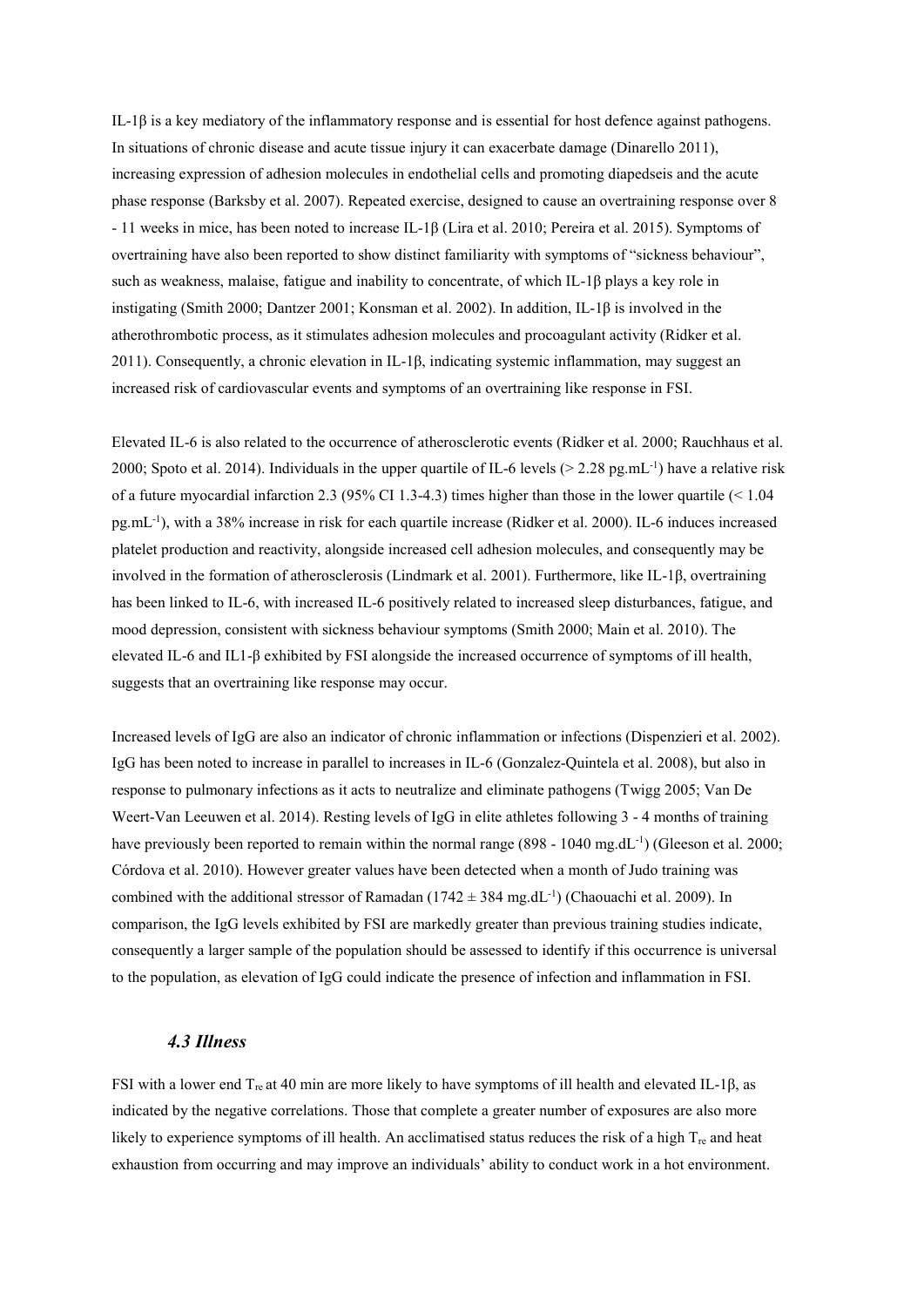However, in FSI it may also result in a greater risk of symptoms of ill health. This possible maladaptation to heat exposure may relate to the number of heat exposures FSI are completing. Whilst this may suggest that heat acclimatisation of FSI poses a risk to FSI health, 4 out of the 10 FSI in the "yellow and green zones" of the continuum did not report symptoms of ill health. These individuals had an average of  $3 \pm 2$  exposures in the previous 2 weeks, compared to those who reported symptoms who had  $5 \pm 3$  exposures. The establishment of an appropriate exposure limit could enable FSI to maintain an acclimatised status, whilst reducing the risk of symptoms of ill health occurring.

# *4.4 Limitations*

Participants maximal volume of oxygen uptake was not collected, due to the logistical need for only one laboratory visit. Consequently, associations between tolerance and cardiovascular fitness cannot be made. Additionally, no comparison between female and male individuals could be made, as FSI were recruited from within a suitable travelling distance of the laboratory and as a result of the small and widely distributed FSI population, the number of individuals who met the inclusion criteria were limited. This is also the reason for the small number of FSI involved in the study. Symptoms of ill health were subjectively reported and not diagnosed by a medical professional. Knowledge of the actual thermal load experienced during exposures was also not collected and could be useful in future studies to inform how acclimatisation develops and provide clearer details on the relationship between exposure numbers and markers of inflammation and ill health.

#### **5. CONCLUSION**

The findings of this study indicate that FSI develop an acclimatised status, with a reduced  $T_{\text{re}}$ , an improved TS, and an increased SR in response to a heat exposure. This status is maintained over a 2 month period, despite fluctuations in number of exposures, suggesting that the occupational exposure level experienced by FSI is adequate to both develop and maintain a chronic acclimatised status. FSI display a similar immunological response to heat exposures as non-exposed individuals, although they do present with heightened levels of haematological markers, namely IL-6, IL-1β, and IgG. This suggests FSI may experience chronic inflammation, which has previously been linked to risk of cardiovascular events, sickness behaviour and overtraining, although a greater data set is needed to support this. FSI exhibiting a greater tolerance to heat exposure, with lower end T<sub>re,</sub> are more commonly experiencing symptoms of ill health, signifying that maladaptation to heat exposures may occur. Future research should establish an appropriate recommendation for an exposure number limit, to enable heat acclimatisation to be developed and maintained, whilst reducing the risk of ill health.

### **6. REFERENCES**

- Armstrong LE, Maresh CM, Keith NR, et al (2004) Heat acclimation and physical training adaptations of young women using different contraceptive hormones. Am J Physiol Endocrinol Metab 288:E868–E875. doi: 10.1152/ajpendo.00434.2004
- Barberio MD, Elmer DJ, Laird RH, et al (2015) Systemic LPS and inflammatory response during consecutive days of exercise in heat. Int J Sports Med 36:262–270. doi: 10.1055/s-0034-1389904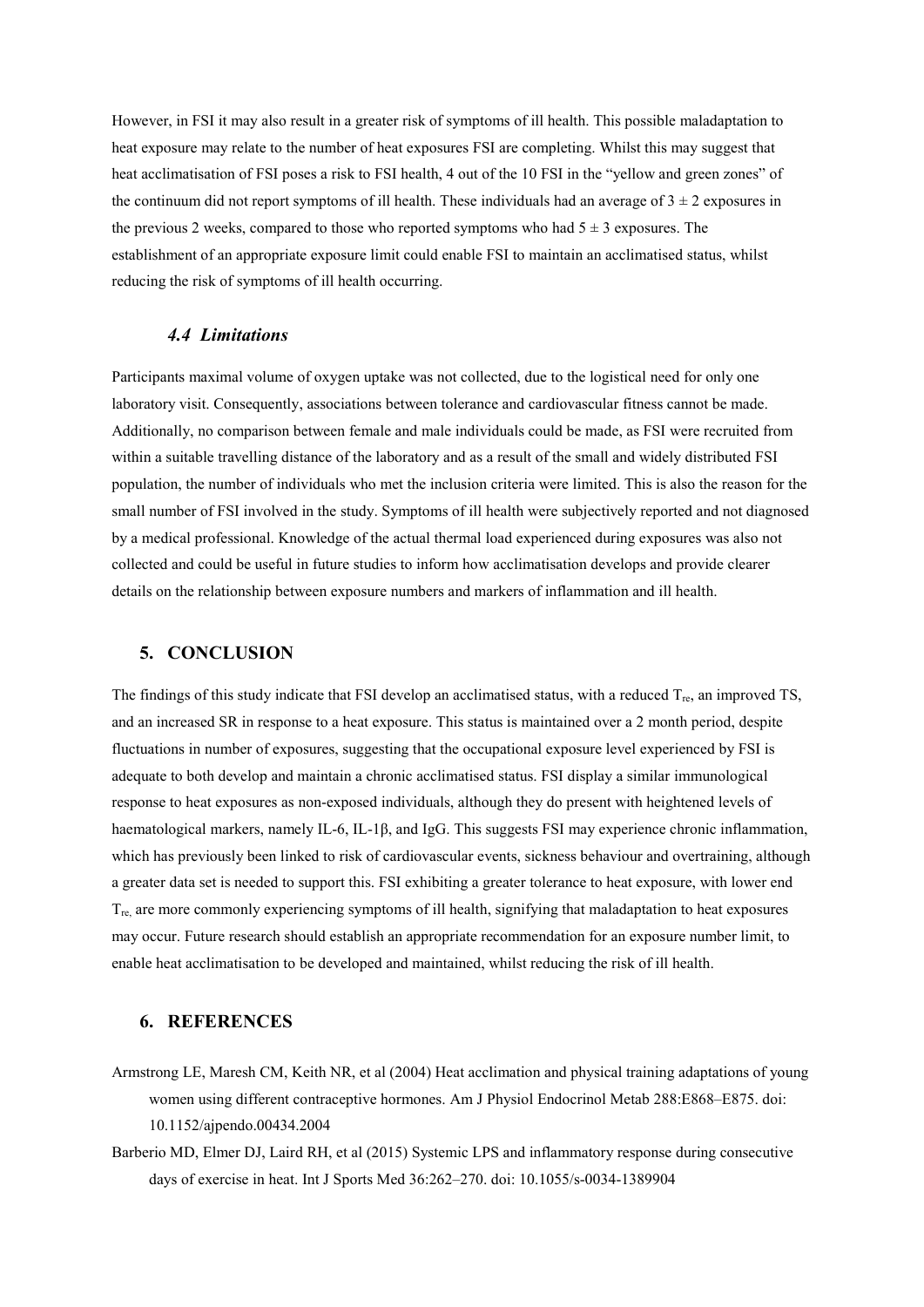- Barksby HE, Lea SR, Preshaw PM, Taylor JJ (2007) The expanding family of interleukin-1 cytokines and their role in destructive inflammatory disorders. Clin Exp Immunol 149:217–225. doi: 10.1111/j.1365- 2249.2007.03441.x
- Borg GA (1982) Psychophysical bases of perceived exertion. Med Sci Sports Exerc 14:377–81.
- Chaouachi A, Coutts AJ, Wong DP, et al (2009) Haematological, inflammatory, and immunological responses in elite judo athletes maintaining high training loads during Ramadan. Appl Physiol Nutr Metab 34:907– 915. doi: 10.1139/H09-095
- Cheung SS, McLellan TM, Tenaglia S (2000) The thermophysiology of uncompensable heat stress. Physiological manipulations and individual characteristics. Sport Med 29:329–59.
- Cohen J (1988) Statistical power analysis for the behavioral sciences. Stat Power Anal Behav Sci 2nd:567. doi: 10.1234/12345678
- Córdova A, Sureda A, Tur JA, Pons A (2010) Immune response to exercise in elite sportsmen during the competitive season. J Physiol Biochem 66:1–6. doi: 10.1007/s13105-010-0001-2
- Coris EE, Walz SM, Duncanson R, et al (2006) Heat illness symptom index (HISI): a novel instrument for the assessment of heat illness in athletes. South Med J 99:340–345.
- Costello JT, Rendell RA, Furber M, et al (2018) Effects of acute or chronic heat exposure, exercise and dehydration on plasma cortisol, IL-6 and CRP levels in trained males. Cytokine 110:277–283.
- Craig CL, Marshall AL, Sjostrom M, et al (2003) International Physical Activity Questionnaire: 12 Country Reliability and Validity. Med Sci Sport Exerc 35:3508–1381. doi: 10.1249/01.MSS.0000078924.61453.FB
- Cramer MN, Jay O (2014) Selecting the correct exercise intensity for unbiased comparisons of thermoregulatory responses between groups of different mass and surface area. J Appl Physiol 116:1123–32. doi: 10.1152/japplphysiol.01312.2013
- Daanen HAM, Racinais S, Périard JD (2018) Heat Acclimation Decay and Re-Induction: A Systematic Review and Meta-Analysis. Sport Med 48:409–430. doi: 10.1007/s40279-017-0808-x
- Dantzer R (2001) Cytokine-induced sickness behavior: Where do we stand? Brain Behav Immun 15:7–24. doi: 10.1006/brbi.2000.0613
- De Lorenzo A, Deurenberg P, Pietrantuono M, et al (2003) How fat is obese? Acta Diabetol 40:254–257. doi: 10.1007/s00592-003-0079-x
- Dervis SM, Coombs GB, Chaseling GK, et al (2015) A comparison of thermoregulatory responses to exercise between mass-matched groups with large differences in body fat. J Appl Physiol 120:615–623. doi: 10.1152/japplphysiol.00906.2015
- Di Iorio A, Ferrucci L, Sparvieri E, et al (2003) Serum IL-1β levels in health and disease: A population-based study. "The InCHIANTI study." Cytokine 22:198–205. doi: 10.1016/S1043-4666(03)00152-2
- Dinarello C (2011) Interleukin-1 in the pathogenesis and treatment of inflammatory diseases. Blood 117:3720– 3733. doi: 10.1182/blood-2010-07-273417.The
- Dispenzieri A, Gertz MA, Therneua TM, Kyle RA (2001) A Retrospective Cohort Study of 148 Patients with Polyclonal Gammopathy. Mayo Clin Proc 76:476–487.
- Eglin CM (2007) Physiological Responses to Fire-fighting : thermal and Metabolic Considerations. J Human-Environment Syst 10:7–18.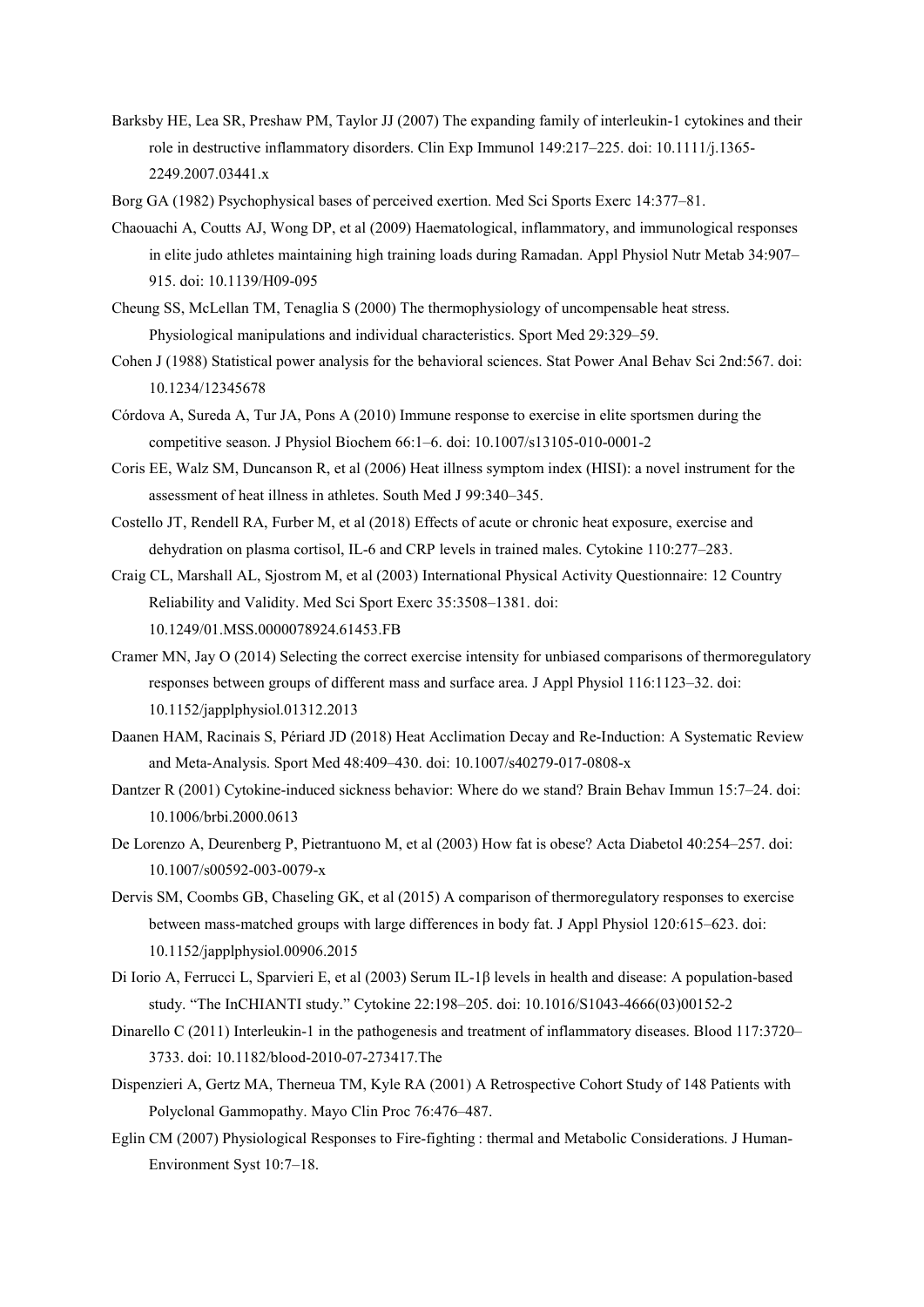- Eglin CM, Tipton MJ (2005) Can firefighter instructors perform a simulated rescue after a live fire training exercise? Eur J Appl Physiol 95:327–334. doi: 10.1007/s00421-005-0015-6
- Fahy R, LeBlanc P, Molis J (2017) Firefighter fatalities in the United States 2016. Natl Fire Prot Assoc J 1977–2009. doi: http://www.nfpa.org/research/reports-and-statistics/the-fire-service/fatalities-andinjuries/firefighter-fatalities-in-the-united-states
- Flouris AD, Schlader ZJ (2015) Human behavioral thermoregulation during exercise in the heat. Scand J Med Sci Sport 25:52–64. doi: 10.1111/sms.12349
- Gagnon D, Crandall CG, Kenny GP (2013) Sex differences in postsynaptic sweating and cutaneous vasodilation. J Appl Physiol 114:394–401. doi: 10.1152/japplphysiol.00877.2012
- Gallagher D, Heymsfield SB, Heo M, et al (2000) Healthy percentage body fat ranges : an approach for developing guidelines based on body mass index  $1 - 3$ . Am J Clin Nutr 72:694–701. doi: 10.3945/ajcn.2009.28141.Am
- Garrett AT, Goosens NG, Rehrer NG, et al (2009) Induction and decay of short-term heat acclimation. Eur J Appl Physiol 107:659–670. doi: 10.1007/s00421-009-1182-7
- Garrett AT, Rehrer NJ, Patterson MJ (2011) Induction of heat acclimation in moderately and highly trained athletes. Sport Med 41:757–771.
- Gibson OR, Mee JA, Tuttle JA, et al (2015) Isothermic and fixed intensity heat acclimation methods induce similar heat adaptation following short and long-term timescales. J Therm Biol 49–50:55–65. doi: 10.1016/j.jtherbio.2015.02.005
- Gill N, Sleivert G (2001) Effect of daily versus intermittent exposure on heat acclimation. Aviat Space Environ Med 72:385–90.
- Gleeson M, McDonald WA, Pyne DB, et al (2000) Immune status and respiratory illness for elite swimmers during a 12-week training cycle. Int J Sports Med 21:302–307. doi: 10.1055/s-2000-313
- Gomez-Merino D, Drogou C, Chennaoui M, et al (2005) Effects of combined stress during intense training on cellular immunity, hormones and respiratory infections. Neuroimmunomodulation 12:164–172. doi: 10.1159/000084849
- Gonzalez-Quintela A, Alende R, Gude F, et al (2008) Serum levels of immunoglobulins (IgG, IgA, IgM) in a general adult population and their relationship with alcohol consumption, smoking and common metabolic abnormalities. Clin Exp Immunol 151:42–50. doi: 10.1111/j.1365-2249.2007.03545.x
- Guy JH, Edwards AM, Miller CM, et al (2016a) Short-term reliability of inflammatory mediators and response to exercise in the heat. J Sports Sci 35:1–7. doi: 10.1080/02640414.2016.1227464
- Guy JH, Pyne DB, Deakin GB, et al (2016b) Acclimation training improves endurance cycling performance in the heat without inducing endotoxemia. Front Physiol 7:1–9. doi: 10.3389/fphys.2016.00318
- Home Office (2019) Fire and rescue incident statistics, England: year ending September 2018. *National Statistics*.
- Horowitz M (2016) Epigenetics and cytoprotection with heat acclimation. J Appl Physiol 120:702–710. doi: 10.1152/japplphysiol.00552.2015
- Hunter AL, Shah ASV, Langrish JP, et al (2017) Fire simulation and cardiovascular health in firefighters. Circulation 135:1284–1295. doi: 10.1161/CIRCULATIONAHA.116.025711
- Kales SN, Soteriades ES, Christophi CA, Christiani DC (2007) Emergency Duties and Deaths from Heart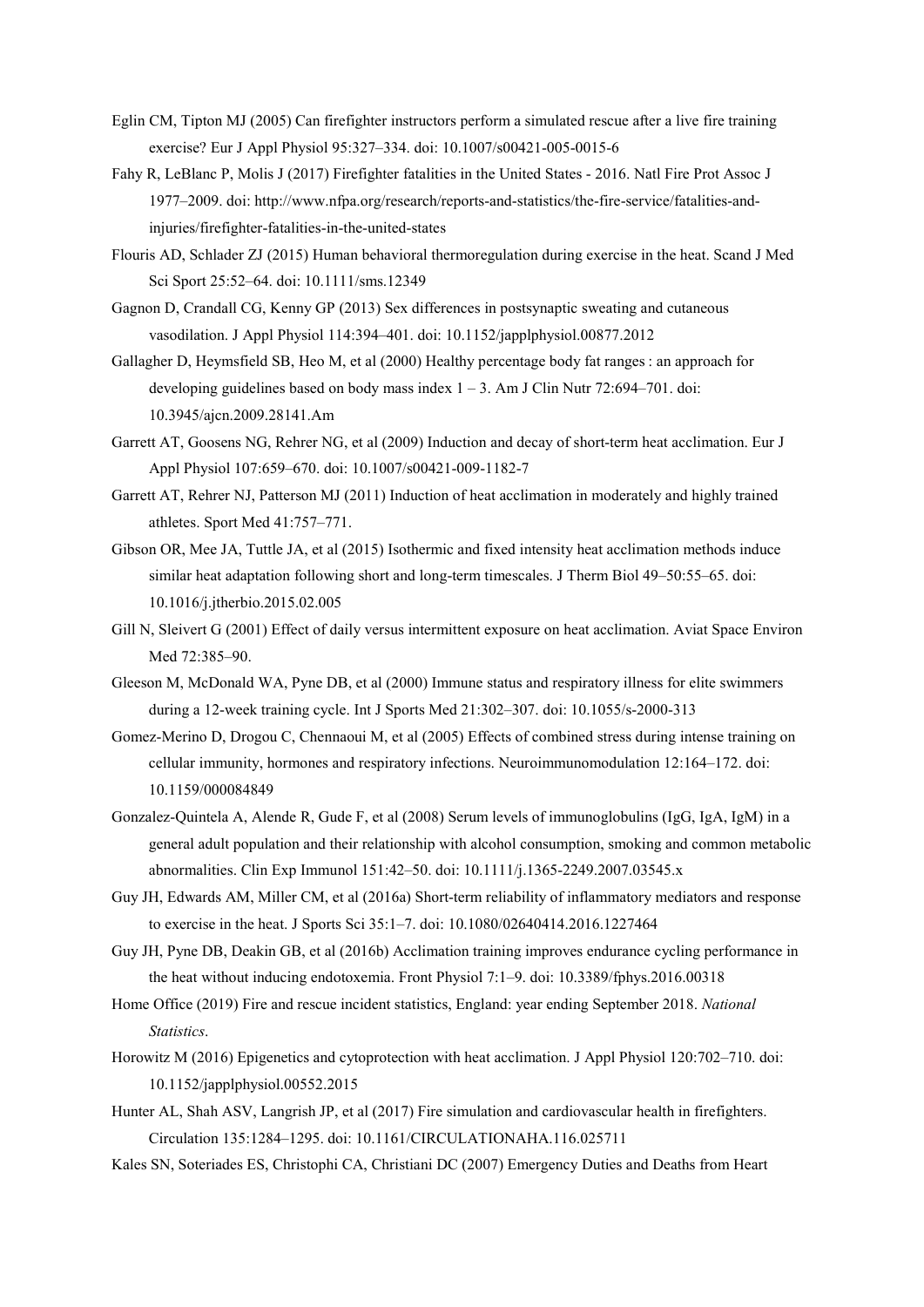Disease among Firefighters in the United States. N Engl J Med 356:1207–1215. doi: 10.1056/NEJMoa1005372

- Kanikowska D, Sato M, Sugenoya J, et al (2012) No effects of acclimation to heat on immune and hormonal responses to passive heating in healthy volunteers. Int J Biometeorol 56:107–112. doi: 10.1007/s00484- 010-0401-6
- Kazman J Ben, Heled Y, Lisman PJ, et al (2013) Exertional heat illness: The role of heat tolerance testing. Curr Sports Med Rep 12:101–105. doi: 10.1249/JSR.0b013e3182874d27
- Konsman JP, Parnet P, Dantzer R (2002) Cytokine-induced sickness behaviour: Mechanisms and implications. Trends Neurosci 25:154–159. doi: 10.1016/S0166-2236(00)02088-9
- Kuennen M, Gillum T, Dokladny K, et al (2011) Thermotolerance and heat acclimation may share a common mechanism in humans. Am J Physiol Regul Integr Comp Physiol 301:R524–R533. doi: 10.1152/ajpregu.00039.2011
- La Fratta I, Tatangelo R, Campagna G, et al (2018) The plasmatic and salivary levels of IL-1β, IL-18 and IL-6 are associated to emotional difference during stress in young male. Sci Rep 8:1–10. doi: 10.1038/s41598- 018-21474-y
- Lakens D (2013) Calculating and reporting effect sizes to facilitate cumulative science: a practical primer for ttests and ANOVAs. Front Psychol 4:1–12. doi: 10.3389/fpsyg.2013.00863
- Lindmark E, Diderholm E, Wallentin L, Siegbahn A (2001) Relationship Between Interleukin 6 and Mortality in Patients With Unstable Coronary Artery Disease. J Am Med Assoc 286:2107. doi: 10.1001/jama.286.17.2107
- Lira FS, Rosa JC, Pimentel GD, et al (2010) Inflammation and adipose tissue: Effects of progressive load training in rats. Lipids Health Dis 9:1–10. doi: 10.1186/1476-511X-9-109
- Lisman P, Kazman JB, Connor FGO, et al (2014) Heat Tolerance Testing : Association Between Heat Intolerance and Anthropometric and Fitness Measurements. Mil Med. doi: 10.7205/MILMED-D-14- 00169
- Lui B, Cuddy JS, Hailes WS, Ruby BC (2014) Seasonal heat acclimatization in wildland firefighters. J Therm Biol 45:134–140. doi: 10.1016/j.jtherbio.2014.08.009
- Main LC, Dawson B, Heel K, et al (2010) Relationship between inflammatory cytokines and self-report measures of training overload. Res Sport Med 18:127–139. doi: 10.1080/15438621003627133
- Munir F, Clemes S, Houdmont J, Randall R (2012) Overweight and obesity in UK firefighters. Occup Med (Chic Ill) 62:362–365. doi: 10.1093/occmed/kqs077
- Pandolf KB (1998) Time course of heat acclimation and its decay. Int J Sports Med S157–S160.
- Patterson MJ, Stocks JM, Taylor NAS (2004) Humid heat acclimation does not elicit a preferential sweat redistribution toward the limbs. Am J Physiol Regul Integr Comp Physiol 286:R512–R518. doi: 10.1152/ajpregu.00359.2003
- Pereira BC, da Rocha AL, Pauli JR, et al (2015) Excessive eccentric exercise leads to transitory hypothalamic inflammation, which may contribute to the low body weight gain and food intake in overtrained mice. Neuroscience 311:231–242. doi: 10.1016/j.neuroscience.2015.10.027
- Périard JD, Racinais S, Sawka MN (2015) Adaptations and mechanisms of human heat acclimation: Applications for competitive athletes and sports. Scand J Med Sci Sport 25:20–38. doi: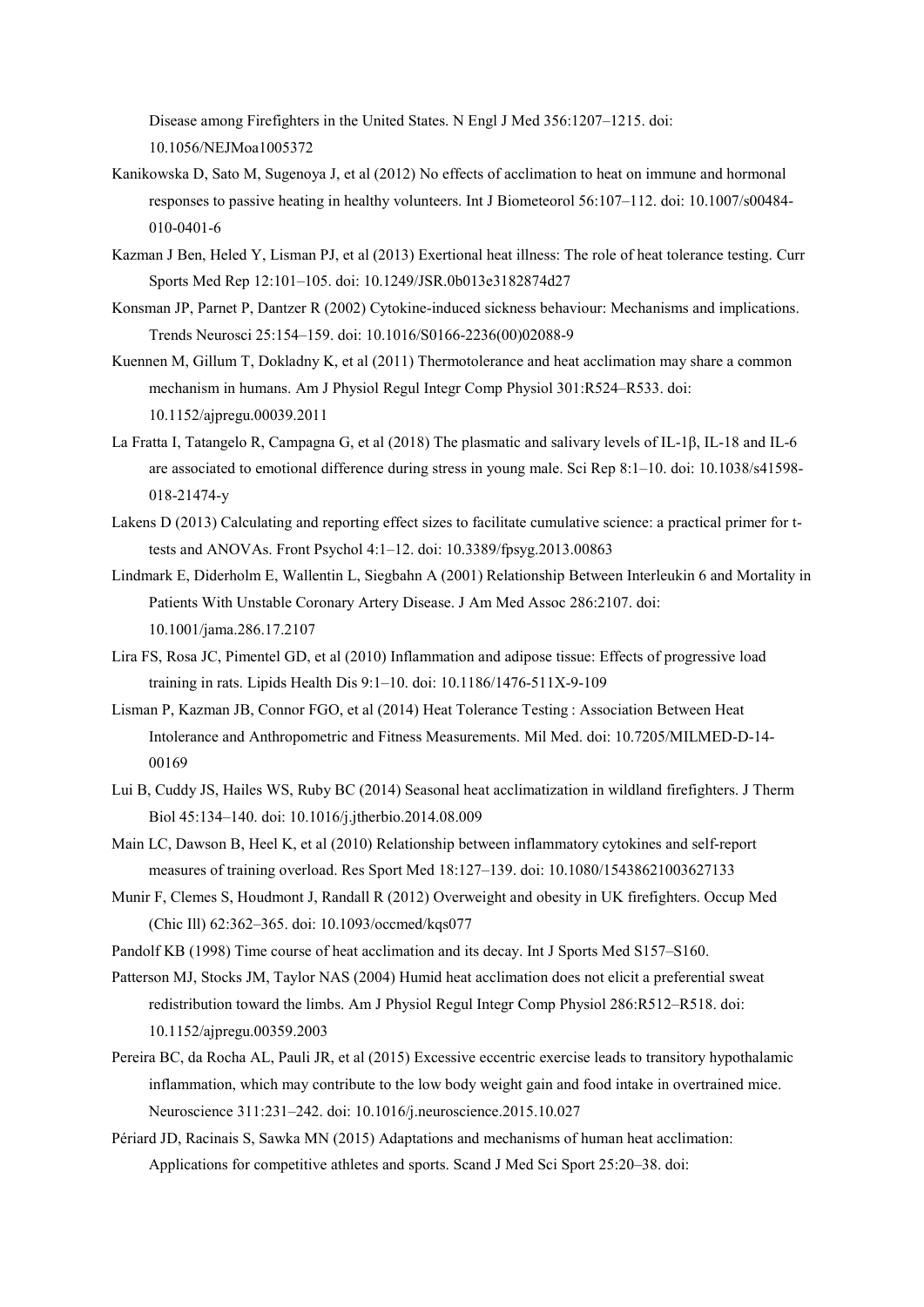10.1111/sms.12408

- Petruzzello SJ, Gapin JI, Snook E, Smith DL (2009) Perceptual and physiological heat strain: examination in firefighters in laboratory- and field-based studies. Ergonomics 52:747–54. doi: 10.1080/00140130802550216
- Pryor JL, Pryor RR, Vandermark LW, et al (2018) Intermittent exercise-heat exposures and intense physical activity sustain heat acclimation adaptations. J Sci Med Sport. doi: 10.1016/j.jsams.2018.06.009
- Rauchhaus M, Doehner W, Francis DP, et al (2000) Plasma cytokine parameters and mortality in patients with chronic heart failure. Circulation 102:3060–3067.
- Ravetch J V, Bolland S (2001) IgG Fc receptors. Annu Rev Immunol 19:275–290. doi: 10.1146/annurev.immunol.19.1.275
- Ridker PM (2003) Clinical application of C-reactive protein for cardiovascular disease detection and prevention. Circulation 107:363–369. doi: 10.1161/01.CIR.0000053730.47739.3C
- Ridker PM (2016) From C-Reactive Protein to Interleukin-6 to Interleukin-1: Moving Upstream to Identify Novel Targets for Atheroprotection. Circ Res 118:145–156. doi: 10.1161/CIRCRESAHA.115.306656
- Ridker PM, Rifai N, Stampfer MJ, Hennekens CH (2000) Plasma concentration of interleukin-6 and the risk of future myocardial infarction among apparently healthy men. Circulation 101:1767–1772.
- Ridker PM, Thuren T, Zalewski A, Libby P (2011) Interleukin-1β inhibition and the prevention of recurrent cardiovascular events: Rationale and Design of the Canakinumab Anti-inflammatory Thrombosis Outcomes Study (CANTOS). Am Heart J 162:597–605. doi: 10.1016/j.ahj.2011.06.012
- Ritchie RF, Palomaki GE, Neveux LM, Navolotskaia O (1998) Reference Distributions for Immunoglobulins A , G , and M : A Comparison of a Large Cohort to the World ' s Literature. J Clin Lab Anal 12:363–370.
- Sawka MN, Burke LM, Eichner ER, et al (2007) Exercise and Fluid Replacement. Med Sci Sport Exerc 39:377– 390. doi: 10.1249/mss.0b013e31802ca597
- Sawka MN, Leon LR, Montain SJ, Sonna LA (2011) Integrated physiological mechanisms of exercise performance, adaptation, and maladaptation to heat stress. Compr Physiol 1:1883–1928. doi: 10.1002/cphy.c100082
- Selkirk GA, Mclellan TM (2001) Influence of aerobic fitness and body fatness on tolerance to uncompensable heat stress. J Appl Physiol 91:2055–2063.
- Smith DL, Petruzzello SJ, Chludzinski M a, et al (2005) Selected hormonal and immunological responses to strenuous live-fire firefighting drills. Ergonomics 48:55–65. doi: 10.1080/00140130412331303911
- Smith DL, Petruzzello SJ, Kramer JM, Misner JE (1996) Physiological, psychophysical, and psychological responses of firefighters to firefighting training drills. Aviat Space Environ Med 67:1063–8.
- Smith LL (2000) Cytokine hypothesis of overtraining : a physiological adaptation to. Med Sci Sport Exerc 32:317–331.
- Spoto B, Mattace-Raso F, Sijbrands E, et al (2014) Association of IL-6 and a Functional Polymorphism in the IL-6 Gene with Cardiovascular Events in Patients with CKD. Clin J Am Soc Nephrol 10:1–9. doi: 10.2215/CJN.07000714
- Taylor NAS (2000) Principles and practices of heat adaptation. J. Hum. Envionmental Syst. 4:11–22. Twigg HL (2005) Humoral Immune Defense (Antibodies). Proc Am Thorac Soc 2:417–421. doi:

10.1513/pats.200508-089JS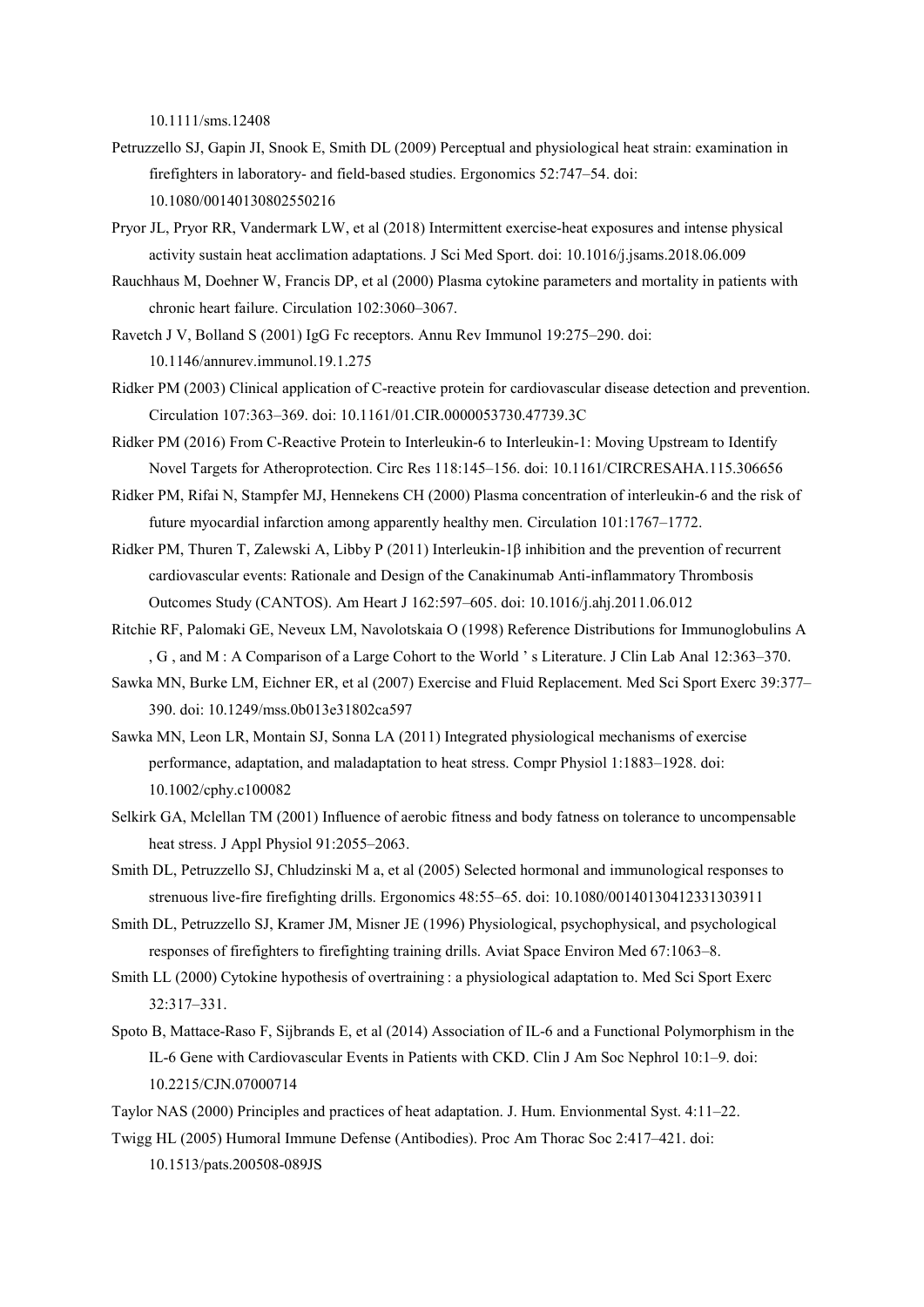- Tyler CJ, Reeve T, Hodges GJ, Cheung SS (2016) The Effects of Heat Adaptation on Physiology, Perception and Exercise Performance in the Heat: A Meta-Analysis. Sport Med 46:1699–1724. doi: 10.1007/s40279- 016-0572-3
- Van De Weert-Van Leeuwen PB, Hulzebos HJ, Werkman MS, et al (2014) Chronic inflammation and infection associate with a lower exercise training response in cystic fibrosis adolescents. Respir Med 108:445–452. doi: 10.1016/j.rmed.2013.08.012
- Walker A, Keene T, Argus C, et al (2015) Immune and inflammatory responses of Australian firefighters after repeated exposures to the heat. Ergonomics 58:2032–2039. doi: 10.1080/00140139.2015.1051596
- Walsh NP, Gleeson M, Shephard RJ, et al (2011) Position statement Part one : immune function and exercise. Exerc Immunol Rev 17:6–63.
- Walsh NP, Oliver SJ (2016) Exercise, immune function and respiratory infection: An update on the influence of training and environmental stress. Immunol Cell Biol 94:132–139. doi: 10.1038/icb.2015.99
- Watkins ER, Gibbons J, Dellas Y, et al (2018a) A new occupational heat tolerance test: A feasibility study. J Therm Biol 78:42–50. doi: 10.1016/j.jtherbio.2018.09.001
- Watkins ER, Hayes M, Watt P, Richardson A (2018b) The acute effect of training fire exercises on fire service instructors. J Occup Environ Hyg. doi: 10.1080/15459624.2018.1531132
- Watkins ER, Hayes M, Watt P, Richardson AJ (2018c) Fire service instructors' working practices : A UK survey. Arch Environ Occup Health 1–9. doi: 10.1080/19338244.2018.1461601
- Watt PW, Willmott AGB, Maxwell NS, et al (2016) Physiological and psychological responses in Fire Instructors to heat exposures. J Therm Biol 58:106–114. doi: 10.1016/j.jtherbio.2016.04.008
- Weller AS, Linnane DM, Jonkman AG, Daanen HAM (2007) Quantification of the decay and re-induction of heat acclimation in dry-heat following 12 and 26 days without exposure to heat stress. Eur J Appl Physiol 102:57–66. doi: 10.1007/s00421-007-0563-z
- Westermann D, Neumann JT, Sörensen NA, Blankenberg S (2017) High-sensitivity assays for troponin in patients with cardiac disease. Nat Rev Cardiol 14:472–483. doi: 10.1038/nrcardio.2017.48
- Willmott A, Relf RL, Watkins ER, et al (2016a) Short-term heat acclimation prior to a multi-day desert ultramarathon improves physiological and psychological responses without compromising immune status. J Sports Sci 1–8. doi: 10.1080/02640414.2016.1265142
- Willmott AGB, Gibson OR, Hayes M, Maxwell NS (2016b) The effects of single versus twice daily short term heat acclimation on heat strain and 3000 m running performance in hot, humid conditions. J Therm Biol 56:59–67. doi: 10.1016/j.jtherbio.2016.01.001
- Wright HE, Larose J, McLellan TM, et al (2013) Do older firefighters show long-term adaptations to work in the heat? J Occup Environ Hyg 10:705–715. doi: 10.1080/15459624.2013.821574
- Young AJ, Sawka MN, Epstein Y, et al (1987) Cooling different body surfaces during upper and lower body exercise. J Appl Physiol 63:1218–23.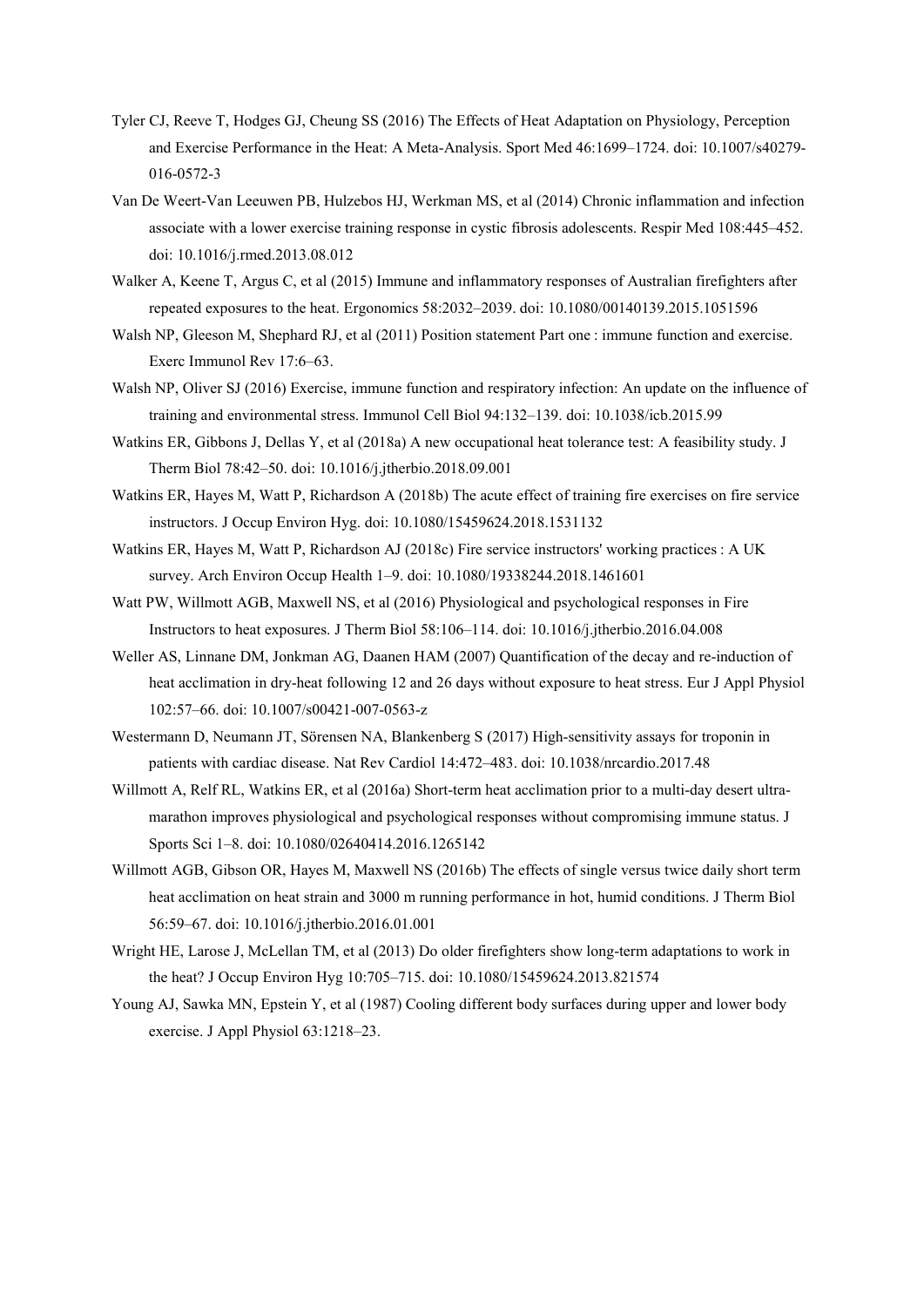# **LIST OF FIGURES**

Figure 1. A continuum of rectal temperatures (°C) exhibited at the end of the HOTT. The dashed line represents the 38.5ºC criteria for heat intolerance, with the colour of the continuum used as suggested by Watkins et al. (2018). FSI = fire service instructor, CON = control group

Figure 2. End HOTT T<sub>re</sub> plotted against exposure number. Trendlines given for all data and for FSI only. HOTT  $=$  heat occupational tolerance test,  $FSI = Fire$  Service Instructors,  $T_{re} =$  rectal temperature.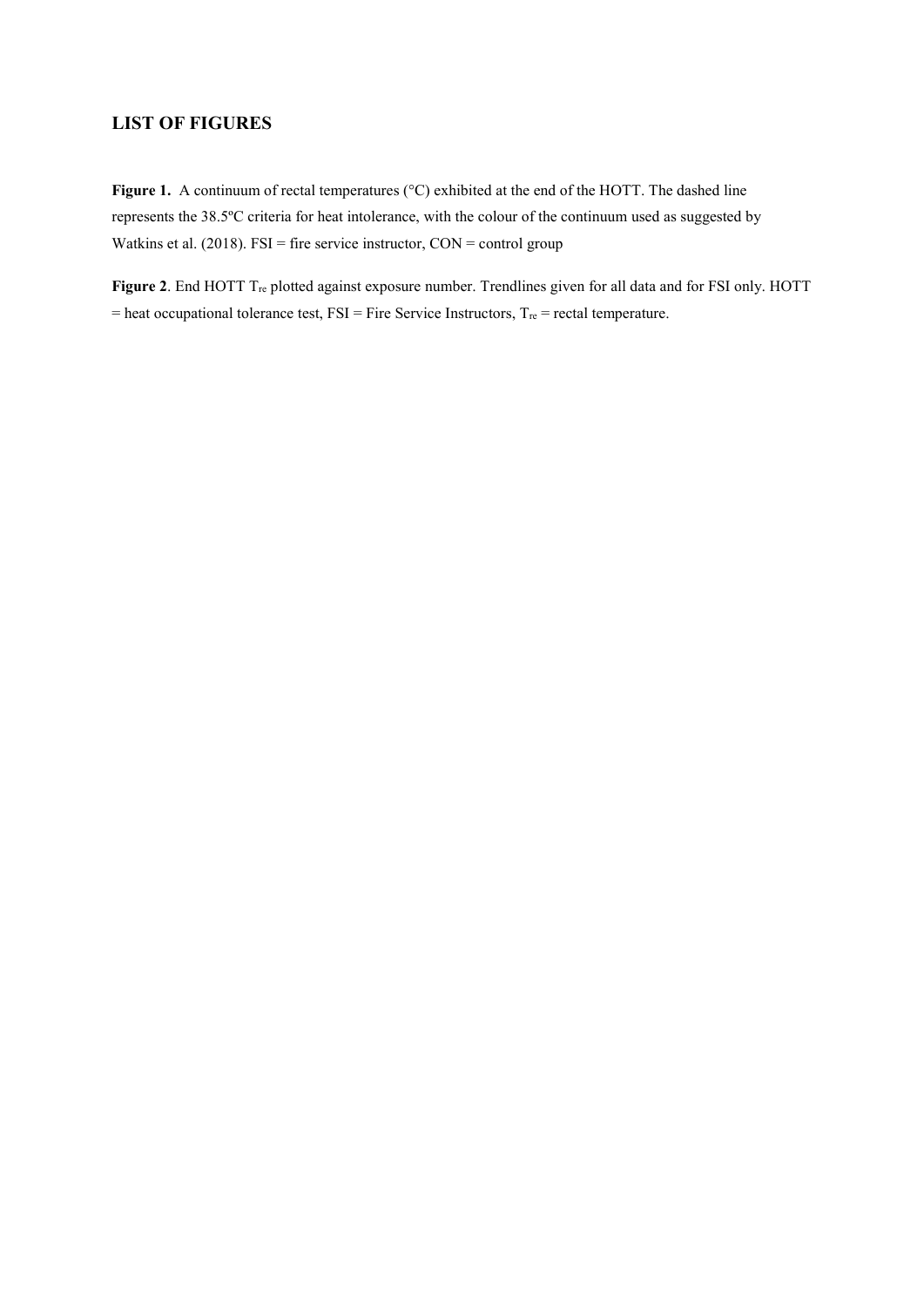# **VITAE**



Miss Emily Watkins completed her BSc (Hons) degree in Sport and Exercise Science in 2014 at the University of Brighton. She began her PhD at the University in October 2014, working with Fire Service Instructors to investigate their heat tolerance and immunological responses to frequent heat exposures. Emily is also a Technical Instructor for the Sport and Exercise Science degree.



Dr. Mark Hayes joined the University of Brighton in 2011 as a lecturer in sport and exercise science. Before this Mark taught in Further Education having studied Fine Chemicals, Pharmaceuticals and Microbiology in Ireland (1992–1995) followed by a BSc (Hons) in Sport and Exercise Science at the University of Brighton (1995-1998). On joining the University Mark completed his PhD, examining the efficacy of progressive heat acclimation for intermittent-sprint exercise in the heat. Mark teaches exercise and environmental physiology with consideration of performance, occupational and health aspects. In 2013 he was awarded a University of Brighton's Excellence in Facilitating and Empowering Learning Award.